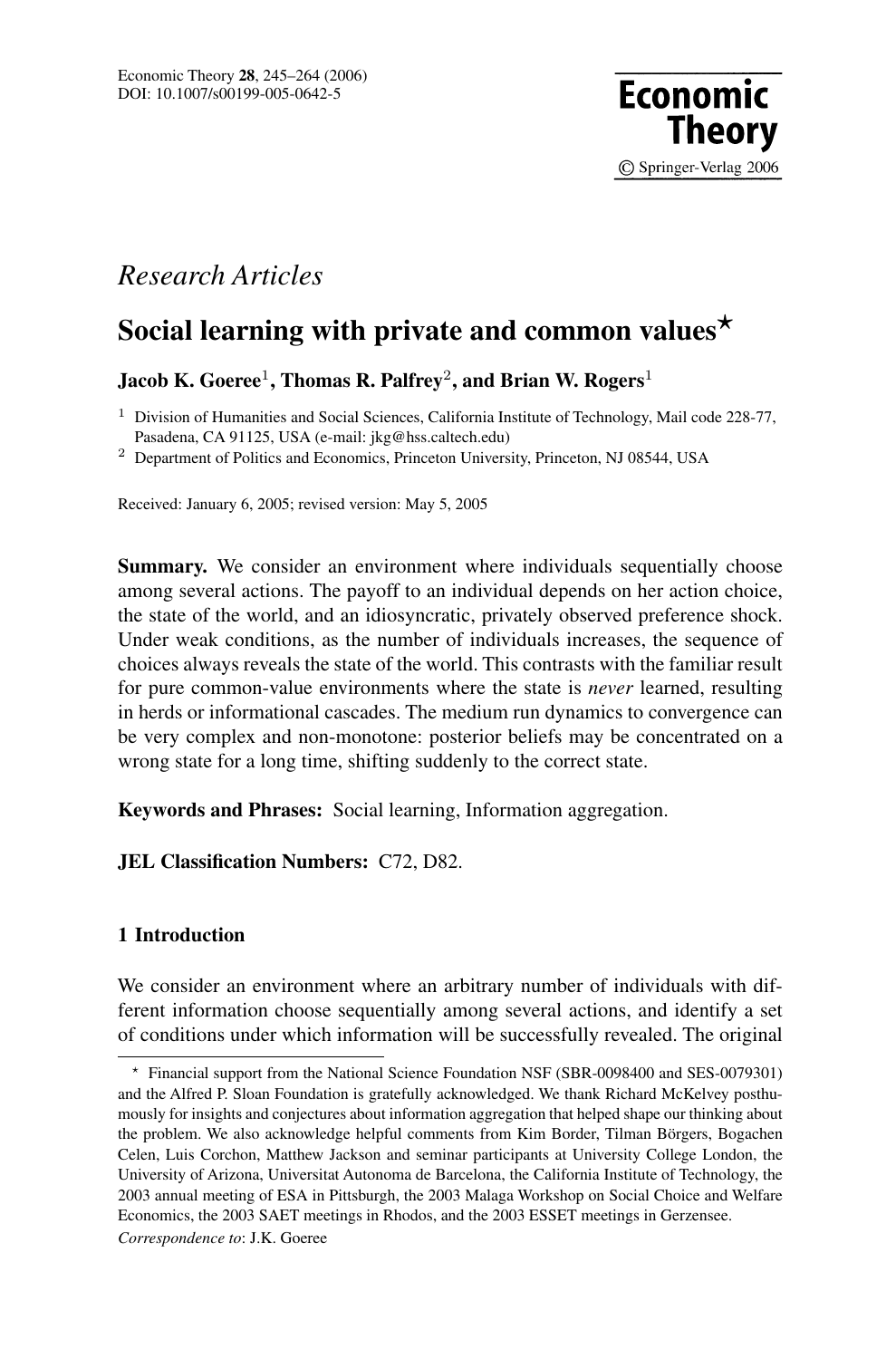analysis by Banerjee (1992) and Bikhchandani et al. (1992), and much of the subsequent literature, assumes there are two possible signals, two possible states, two possible actions, and all individuals have the same preferences, conditional on the state of the world. In such environments, the public information revealed by the choices of the first several individuals dominates the private information of subsequent decision-makers. Once this occurs, later choices are made independently of privately held information, creating an *informational cascade*. In a cascade, beliefs about the state of the world become "stuck" as decisions quickly become unresponsive to privately held information. Furthermore, once a cascade starts all individuals make the same choice because they have identical preferences, a situation known as a *herd*.

We generalize this setting in two ways. First, we allow for a continuum of preference types, e.g. some decision makers have a strong preference for action 2 while others have a strong preference for action 1, while yet others have very little preference one way or the other. Second, we allow for an arbitrary (finite) number of actions and states. For this general setting we characterize general conditions under which beliefs converge to the true state.

Due to the idiosyncratic tastes in our model, different actions may be selected even when beliefs have (almost) converged. In other words, while there is convergence of beliefs, choices continue to fluctuate over time and no herding occurs in our model. With only two possible action choices, there is a "correct" and an "incorrect" action, when private preference shocks are netted out, in each state. We show that the true state becomes known even when the fraction of people choosing the correct action is arbitrarily small. We provide an example showing how behavior may converge to the incorrect alternative (having the appearance of a "bad" cascade), but beliefs will always converge to the correct one.

Our approach extends the previous literature in that it permits a tractable analysis when there is an arbitrary number of states, actions, and signals. The inclusion of multiple states also allows for a deeper understanding of the dynamics of the underlying stochastic belief process. Convergence of beliefs may seem to imply trivial or monotonic dynamics. Indeed, we show that, *on average*, the weight public beliefs assign to the true state rises. Yet it is not the case that any specific trajectory of beliefs will necessarily follow a monotone dynamic. We illustrate this with an example where beliefs are likely to first drift toward an incorrect state and then suddenly shift to converge upon the true state.

While the main focus of the cascade literature has been on information aggregation failures, a few other authors have obtained positive convergence results under different assumptions.<sup>1</sup> Lee (1993) provides conditions under which full learning must occur in a pure common-value model. His result relies on a sufficiently rich action space, so that actions can perfectly reveal signals. Smith and Sorenson (2000) provide the most general result to date. They show that complete learning can occur if there is a continuum of "unbounded" private signals, i.e. signals that are arbi-

<sup>&</sup>lt;sup>1</sup> There is also a more distantly related literature on Bayesian learning in games. The paper in this literature closest to ours is Jackson and Kalai (1997), who identify sufficient conditions under which agents in a population are able to infer the true distribution over player types by observing a history of stage game strategies. Our environment does not satisfy the conditions for their results.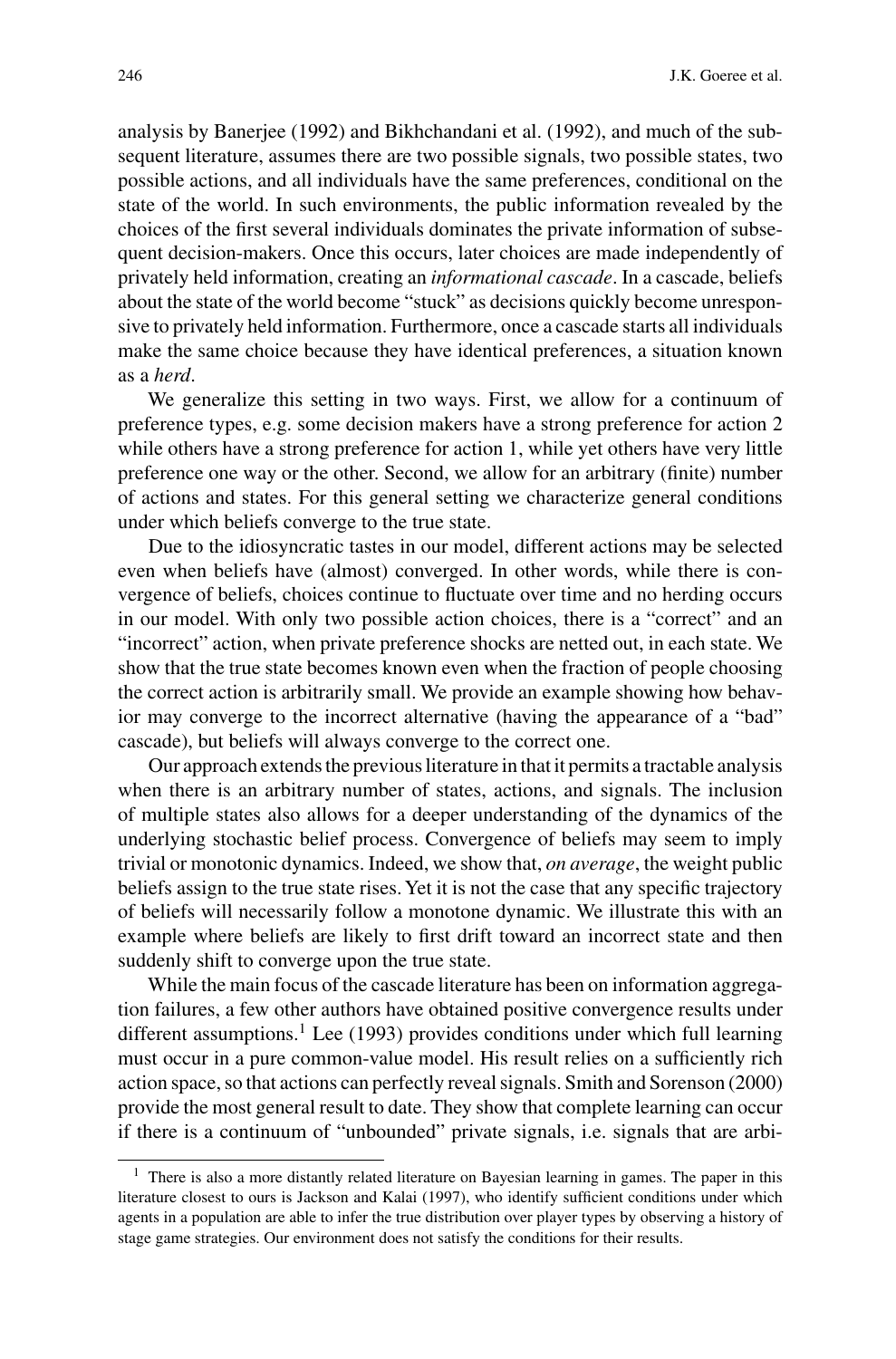trarily close to fully revealing. The intuition behind their result is that every prior public belief can be updated in one step to any posterior private belief.

In contrast, we show that even with bounded signals, convergence of beliefs to the true state occurs with sufficiently rich preference heterogeneity. Preference diversity in our model takes the form of an additive private-value component. That is, the utility to an agent  $t$  from choosing action  $a$  in state  $k$  is equal to the sum of a common value component  $\Pi_{a,k}$  and a private value component  $v_a^t$ . An important corollary to our main theorem is that beliefs always converge to the true state in *any* regular Quantal Response Equilibrium<sup>2</sup> of the simple Bikchandani et al. (1992) and Banerjee (1992) models. $3$  This implication suggests a possible explanation for the complex dynamics of behavior that have been observed in information cascade experiments.<sup>4</sup>

The theoretical reason beliefs converge is twofold. First, all actions are chosen with positive probability in every state of the world. Second, action probabilities are monotone in expected payoffs, and therefore actions always reveal some information. This is similar to the intuition for convergence with unbounded beliefs. There, too, learning never stops, and all actions are taken with some positive probability because decision makers can have any private belief, regardless of the public belief. That is, for any public belief, there is a positive measure set of private signals that swamp this belief. Likewise, in our model the assumption that the private values have full support implies that the private value can swamp the common value component for a positive measure of types, for any public belief. Hence beliefs never settle down and standard martingale arguments guarantee that beliefs cannot limit to an incorrect state with positive probability: full learning obtains.

However, there are also some notable differences between our and Smith and Sorenson's (2000) results. While both employ a full support assumption (beliefs in their case, and private values in ours), in our model this assumption is *not* sufficient to achieve complete learning. In particular, with more than two states, there are robust examples where complete learning is not guaranteed under *any* assumption about the distribution of private values, even though convergence would occur with unbounded signals. We provide a simple example where there are three possible states and two actions, a continuum of private values with full support, but public beliefs can get stuck at a continuum of interior points. This kind of information aggregation failure is robust unless a rank condition on the common value payoffs is satisfied. Our main theorem is a sufficiency result showing that this rank condition, together with full support of the private values distribution and some minor technical conditions, guarantees convergence of beliefs to the true state.

A second difference is that in our model, an agent's payoff is additively separable in the private and common value component, where the latter is the same for all agents, which precludes the possibility of confounded learning. Furthermore, the private values are drawn from a *continuous* density. In contrast, Smith and Sorensen

<sup>2</sup> See McKelvey and Palfrey (1995, 1998) and Goeree et al. (2005).

<sup>&</sup>lt;sup>3</sup> This is proved for the logit quantal response equilibrium in Goeree et al. (2004).

<sup>&</sup>lt;sup>4</sup> These dynamics are especially evident in long sequences of decisions, as in Goeree et al. (2004).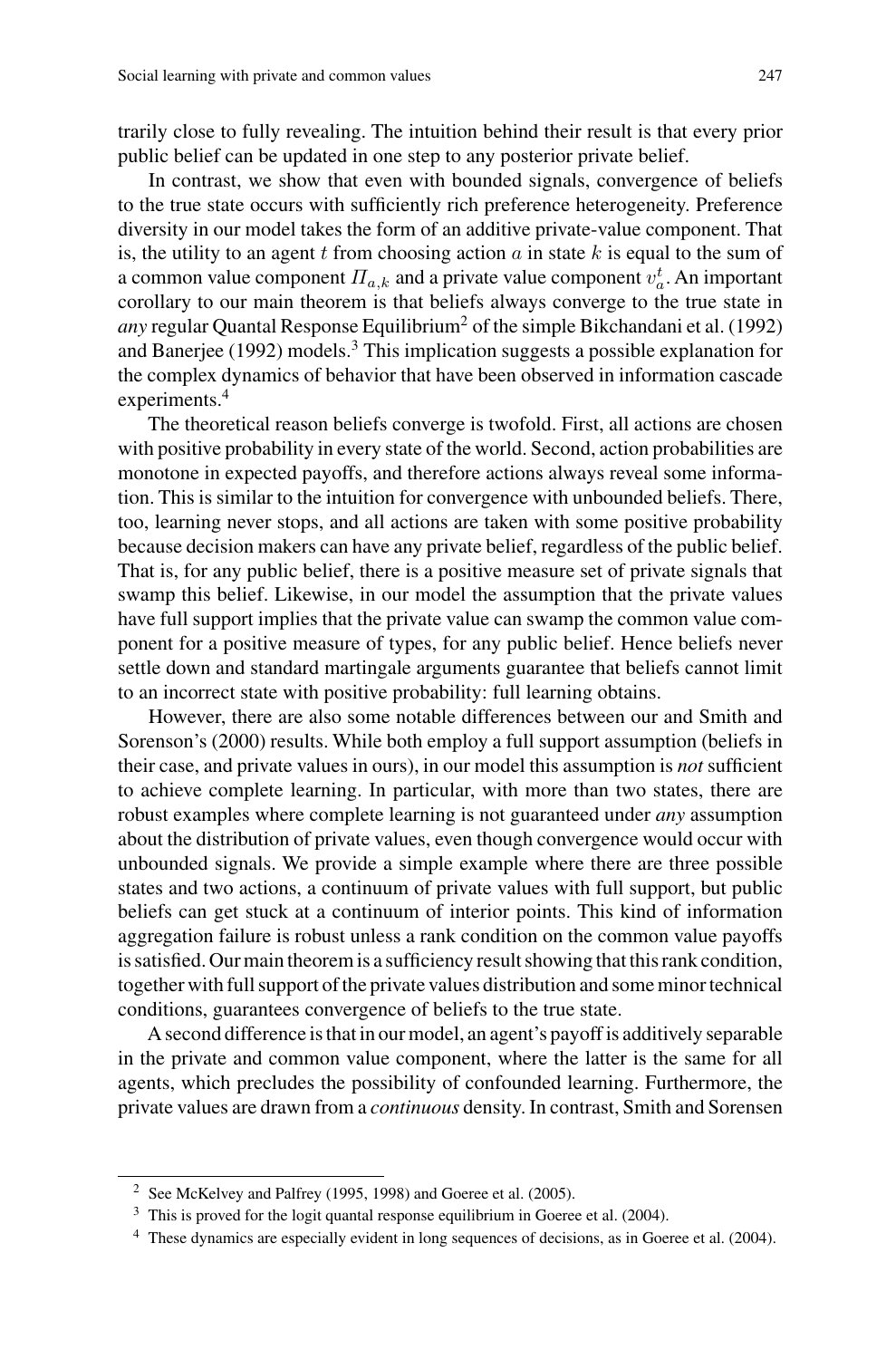(2000) considered only a finite set of preference types. It turns out that this makes a big difference: with only a finite number of types, learning is necessarily incomplete.

The paper is organized as follows. The next section presents the model. The evolution of public beliefs and optimal choice behavior are characterized in Section 3 and Section 4 respectively. Section 5 develops the main convergence result. Section 6 contains a more detailed analysis of the dynamic processes of beliefs and actions. In Section 7 we connect our results to some related literature and discuss generalizations. Section 8 concludes. Most proofs are sketched in the body of the paper, with complete proofs given in an Appendix.

# **2 The model**

There is a countable set  $\mathcal{T} = \{1, 2, \dots\}$  of agents who choose, in sequence, one of several actions. For each  $t \in \mathcal{T}$ , let  $a^t \in \mathcal{A}$  denote agent t's chosen action where  $A = \{1, \dots, A\}$  is the set of  $A > 1$  available actions. Possible states of the world are elements of the set  $\mathcal{K} = \{1, \dots, K\}$  where  $K > 1$ . Agents do not know the state of the world but have common prior beliefs that the state is  $k$  with probability  $P_k^0$ . We assume  $P_k^0 > 0$  for all k so that all states are possible *a priori*.

# *2.1 Signals*

Each agent receives one conditionally independent private signal about the state. The finite set of signals is denoted  $S = \{1, \dots, S\}$  where  $S > 1$ . In state k, agent t receives signal  $s^t \in S$  with probability  $q(s^t|k)$ . This defines a matrix, Q, with elements  $q_{sk} \equiv q(s|k)$  for  $s \in S$  and  $k \in K$ . We say that signals are *informative* when the probability distributions of signals differ across states, i.e. no two columns of Q are the same. Pairs of states for which this does not hold are obviously indistinguishable.

**Definition 1.** *Signals are informative when*  $k \neq k' \in \mathcal{K}$  *implies*  $q_{sk} \neq q_{sk'}$  *for some*  $s \in \mathcal{S}$ .

Furthermore, we say that signals are *bounded* if no single signal can reveal the state of the world: Prob $(k|s) \equiv \frac{q_{sk}P_k^0}{\sum_{k'=1}^K q_{sk'}P_{k'}^0} < 1$  for all  $k \in \mathcal{K}$ ,  $s \in \mathcal{S}$ , and all interior  $P^0$ . This inequality holds when at least two elements in every row of  $Q$  are strictly positive.

**Definition 2.** *Signals are bounded if for all*  $s \in S$  *there exist*  $k \neq k' \in K$  *such that*  $q_{sk} > 0$  *and*  $q_{sk'} > 0$ .

Denote the rank of Q by r. The number of rows of Q generally exceeds r, as  $2 <$  $r \leq \min(K, S)$ .<sup>5</sup> If so, the number of signals can be reduced by combining different elements of S into r "independent" signals. Pick  $r - 1$  signals  $\tilde{s}_1, \dots, \tilde{s}_{r-1} \in S$ 

<sup>&</sup>lt;sup>5</sup> Under Assumption 1 the rank of Q is at least 2, since if  $r = 1$  all columns of Q would have to be multiples of the first column. Since all columns add up to 1, however, they would have to be identical, which violates the informative-signal assumption below.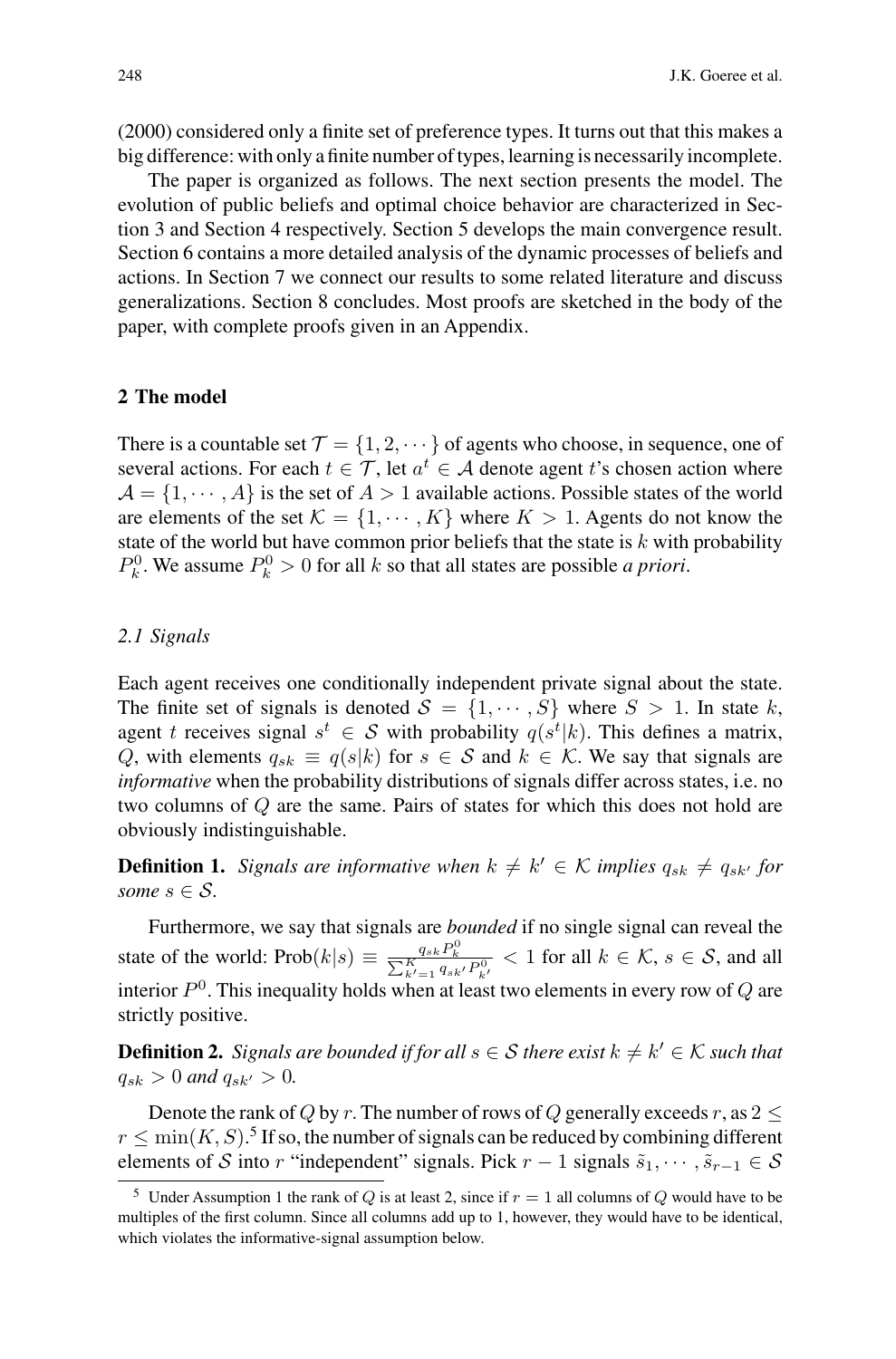that correspond to  $r - 1$  linearly independent rows of Q. Let  $\tilde{s}_r$  correspond to the union of all other elements of  $S$ . In other words, one can think of receiving an  $\tilde{s}_r$  signal as being equivalent to *not* receiving any of the  $\tilde{s}_1, \dots, \tilde{s}_{r-1}$  signals. Define the reduced signal set  $\tilde{S} = \bigcup_{i=1}^{r} \tilde{s}_i$  and the corresponding matrix of signal probabilities Q with elements  $\tilde{q}_{\tilde{s}k} \equiv q(\tilde{s}|k)$  for  $\tilde{s} = 1, \dots, r, k = 1, \dots, K$ . Thus S contains the same independent information as  $S$ . This construction motivates the following definition.

**Definition 3.** *Signals are non-redundant if*  $r = S$ *.* 

When signals are non-redundant we necessarily have  $S \leq K$  since  $S = r \leq$  $min(K, S)$ .

### **Assumption 1.** *Signals are bounded, informative, and non-redundant.*

The assumption that signals are bounded is not needed for our convergence results but is made to rule out trivial cases where some signals are fully revealing.<sup>6</sup>

#### *2.2 Payoffs*

Individual payoffs have two components, a private-value component and a commonvalue component. The latter depends on the action taken by the agent and the state of the world. If agent t's action is a and the state of the world is  $k$ , the common-value component is given by  $\Pi_{ak}$ , where  $\Pi$  is the common-value payoff matrix. Without loss of generality we choose units such that  $0 < \prod_{ak} < 1$  for all  $a \in \mathcal{A}$  and  $k \in \mathcal{K}$ . Furthermore, we say that  $\Pi$  is *admissible* if  $\sum_{k=1}^{K} x_k = 0$  and  $\sum_{k=1}^{K} (H_{ak} - H_{a'k})x_k = 0$  for all  $a \neq a' \in \mathcal{A}$  imply  $x_k = 0$  for all  $k \in \mathcal{K}$ .

#### **Assumption 2.** Π *is admissible with elements strictly between 0 and 1.*

Note that admissibility requires that the gain (or loss) from switching from action a to a' varies across states. In particular, all columns of  $\Pi$  have to be distinct, i.e. states are (common-value) payoff-distinguishable. Admissibility holds generically only when there are at least as many actions as states; we explore the implications of relaxing Assumption 2 in Section 7.2.

Private-value components for agent  $t$  are assigned by nature as draws from a commonly known distribution of action-specific payoff disturbances. We assume the distribution of these  $A$  private values for agent  $t$  has a joint density, denoted by  $f^t(v^t) = f^t(v_1^t, \dots, v_A^t)$  with corresponding distribution function  $F^t(v^t)$ . Let  $\text{supp}(f^t)$  denote the (closure of the) set of points where  $f^t(\cdot)$  is strictly positive. We assume the  $v<sup>t</sup>$ 's are all independent of each other.

# **Assumption 3.** supp $(f^t) \supseteq [0, 1]^A$ .

By choosing action  $a \in \mathcal{A}$ , agent t receives a private value  $v_a^t$ . Hence, in state  $k$ , agent t's payoff of choosing action  $a$  is

$$
u^t(a|v^t, k) = v_a^t + \Pi_{ak}.
$$
\n
$$
(2.1)
$$

<sup>6</sup> The case of unbounded signals is somewhat more complicated with a continuous signal space. See Smith and Sorensen (2000).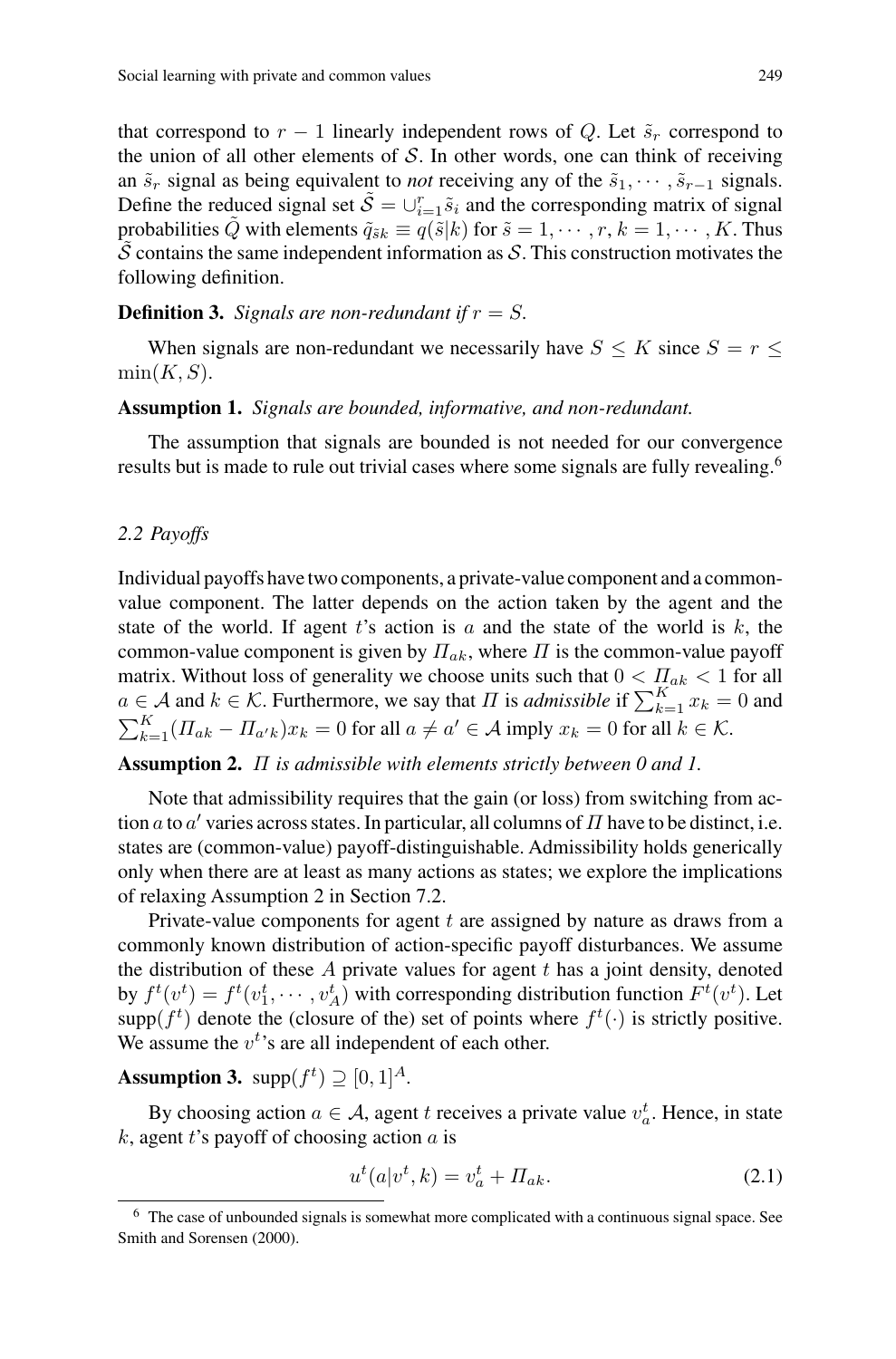Summarizing the informational setup, each agent  $t$  has a multidimensional type,  $\theta^t \in \Theta^t$ , consisting of A private-value components and a single common-value signal. The prior state probabilities,  $P^0$ , the conditional signal distributions,  $Q$ , the joint distribution of private values,  $F$ , and the common-value payoff matrix, Π, are assumed to be common knowledge among the agents. Moreover, agent t observes the ordered sequence of action choices of all her predecessors,  $h<sup>t</sup>$  =  ${a<sup>1</sup>, · · · , a<sup>t-1</sup>} \in \mathcal{H}^t$ , but not their types. Agent t's strategy is a mapping from  $\mathcal{H}^t \times \Theta^t$  into the A-dimensional probability simplex, specifying for every history  $h^t \in \mathcal{H}^t$  and every type realization  $\theta^t \in \Theta^t$ , the probabilities with which each action is chosen.

# **3 Public and private beliefs**

From the definition of payoffs, it is clear that agent  $t$  cares about the history only to the extent that it is informative about the state of the world. Let  $P_k^t \equiv \text{Prob}(k|h^t)$  denote the *public belief* that the state is k given the history of choices  $h^t = \{a^1, \dots, a^{t-1}\}\)$ . Since  $\mathcal{H}^1 = \emptyset$ , public beliefs in period 1 coincide with prior beliefs:  $P_k^1 = P_k^0 > 0$  for all k. The analysis below is greatly simplified by the observation that, for any given strategy profile, public beliefs in period  $t + 1$ are completely determined by agent  $t$ 's choice and public beliefs in period  $t$ . In other words, the public belief  $P_k^t$  serves as a sufficient statistic for the history of choices,  $h^t$ .

After observing her private signal  $s<sup>t</sup>$ , agent t updates her *private belief* that the state is k from  $P_k^t$  to  $p_k^t(s^t | P^t) \equiv \text{Prob}(k | P^t, s^t)$ . Bayes' rule implies

$$
p_k^t(s^t | P^t) = \frac{q_{s^t k} P_k^t}{\sum_{k'=1}^K q_{s^t k'} P_{k'}^t}.
$$
\n(3.1)

# **4 Optimal choice behavior: cutpoints**

Agent  $t$ 's optimal action is  $a$  if it yields the highest expected payoff, i.e. if for all  $a' \neq a$ 

$$
v_a^t + \sum_{k=1}^K \prod_{ak} p_k^t(s^t | P^t) > v_{a'}^t + \sum_{k=1}^K \prod_{a'k} p_k^t(s^t | P^t).
$$

To derive agent  $t$ 's choice probabilities, we define for each signal  $s<sup>t</sup>$  and each pair of actions,  $a, a' \in \mathcal{A}$  the *cutpoint*  $\overline{v}_{a,a'}^t(s^t | P^t)$ :<sup>7</sup>

$$
\bar{v}_{a,a'}^t(s^t|P^t) \equiv \sum_{k=1}^K (\Pi_{a'k} - \Pi_{ak}) p_k^t(s^t|P^t).
$$
 (4.1)

7 Note that  $\bar{v}_{a,a}^t(s^t|P^t) = 0$ ,  $\bar{v}_{a,a'}^t(s^t|P^t) = -\bar{v}_{a',a}^t(s^t|P^t)$ , and  $\bar{v}_{a,a'}^t(s^t|P^t)$  +  $\bar{v}_{a',a''}^{t}(s^t|P^t)=\bar{v}_{a,a''}^{t}(s^t|P^t)$  for all  $a,a',a''\in\mathcal{A}$ .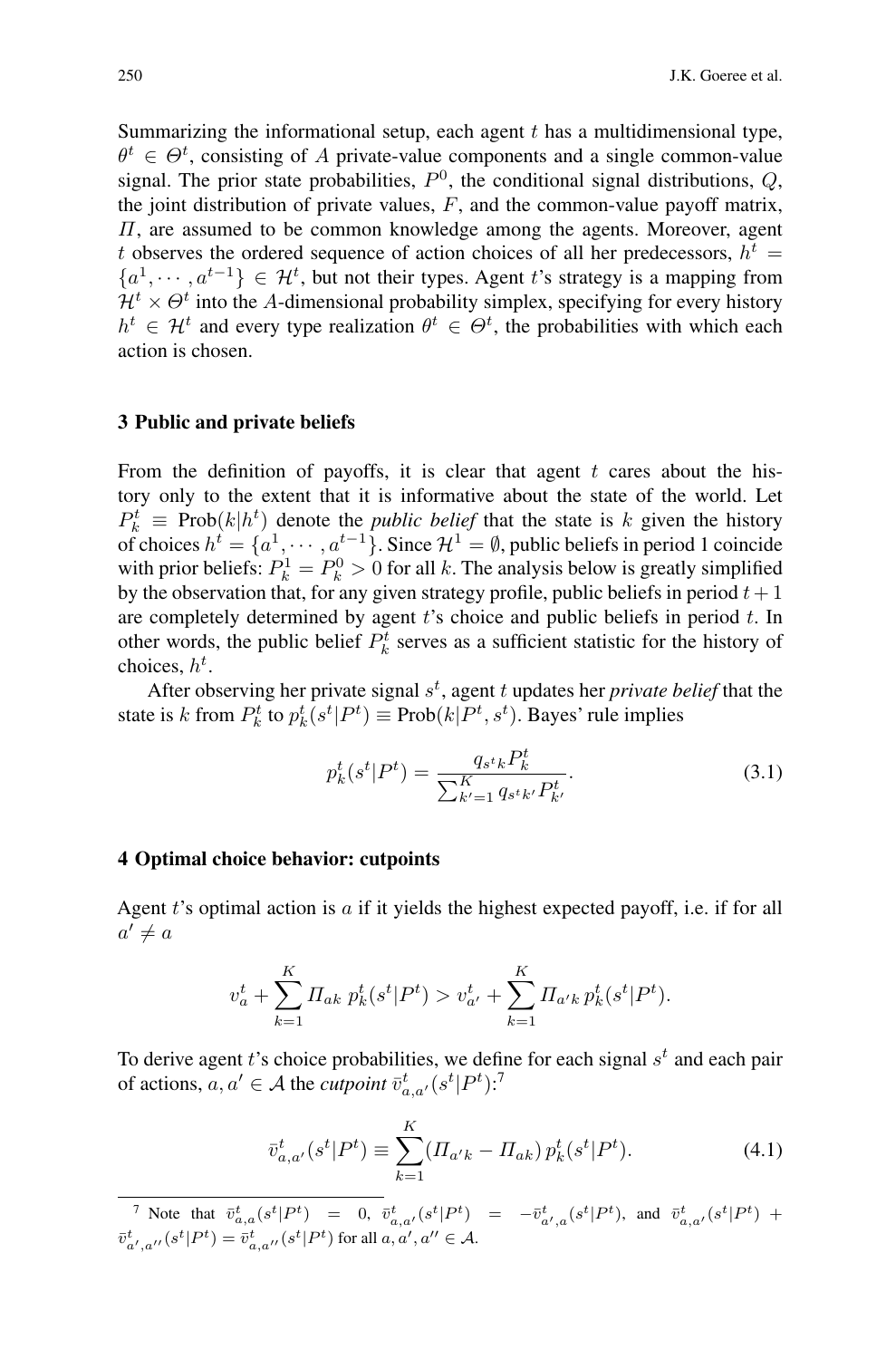Therefore, agent  $t$ 's optimal action is  $a$  if and only if the difference between t's private value disturbances for  $a$  and any other action  $a'$  exceeds the cutpoint defined by (4.1). Hence, conditional on public beliefs at  $t$ ,  $P<sup>t</sup>$ , and private signal  $s^t$ , agent t's choice probabilities are given by:

$$
C_a^t(s^t|P^t) \equiv \text{Prob}(a|P^t, s^t) = \int_{v_a = \max_{a' \in \mathcal{A}} (v_{a'} + \bar{v}_{a,a'}^t(s^t|P^t))} dF^t(v), \quad (4.2)
$$

for each  $a \in \mathcal{A}$ . We first establish that, under Assumptions 2 and 3, all actions have a positive chance of being selected.

**Lemma 1.** The choice probabilities  $C_a^t(s^t|P^t)$  are strictly positive and strictly *decreasing in the cutpoints*  $\bar{v}_{a,a'}^t(s^t|P^t)$  *for all*  $a' \neq a \in A$  *and*  $s^t \in S$ *.* 

*Proof.* See Appendix.

#### **5 Convergence**

Here we investigate the evolution of agents' beliefs and corresponding choices. We define state-dependent transition probabilities  $T_{ka}^t(P^t) \equiv \text{Prob}(a|P^t,k)$  for  $k \in \mathcal{K}$ and  $a \in \mathcal{A}$ , which are the probabilities of observing action a when the state is k, given the history  $h^t$ . Note that

$$
T_{ka}^t(P^t) = \sum_{s=1}^S q_{sk} C_a^t(s|P^t),
$$
\n(5.1)

and  $\sum_{a=1}^{A} T_{ka}^{t}(P^{t}) = 1$ . Furthermore, let  $P_{k}^{t+1}(a) \equiv \text{Prob}(k|P^{t}, a)$  denote the updated public belief that the state is state k if agent t chooses action a following history  $h^t$ . By Bayes' rule

$$
P_k^{t+1}(a) = \frac{T_{ka}^t(P^t)P_k^t}{\sum_{k'=1}^K T_{k'a}^t(P^t)P_{k'}^t}.
$$
\n(5.2)

We next establish that no alternative is ruled out in finite time.

**Lemma 2.**  $P_k^t > 0$  *for all*  $k \in \mathcal{K}$  *and*  $t \in \mathcal{T}$ *.* 

*Proof.* See Appendix.

Since all actions have a strictly positive chance of being chosen (Lemma 1), if, for some  $t$ ,  $P_k^{t+1}(a) = P_k^t$ , for all  $k \in \mathcal{K}$ ,  $a \in \mathcal{A}$ , then  $P_k^{\tau}(a) = P_k^t$ , for all  $k \in \mathcal{K}$ ,  $a \in \mathcal{A}$  and for all  $\tau > t$ . If this happens, then we say the process of learning stops at time t.

**Definition 4.** *Learning stops at t if and only if*  $P_k^{t+1}(a) = P_k^t$ *, for all*  $k \in K$ *,*  $a \in \mathcal{A}$ .

Since  $P_k^t > 0$  by Lemma 2, Eq. (5.2) implies that learning stops if and only if  $T_{ka}^t(P^t) = \sum_{k'=1}^K T_{k'a}^t(P^t) P_{k'}^t$ , for all  $k \in \mathcal{K}$ ,  $a \in \mathcal{A}$ , which in turn holds if and only if:

$$
T_{ka}^t(P^t) = T_{1a}^t(P^t), \ \forall \, k \in \mathcal{K}, \ a \in \mathcal{A}.\tag{5.3}
$$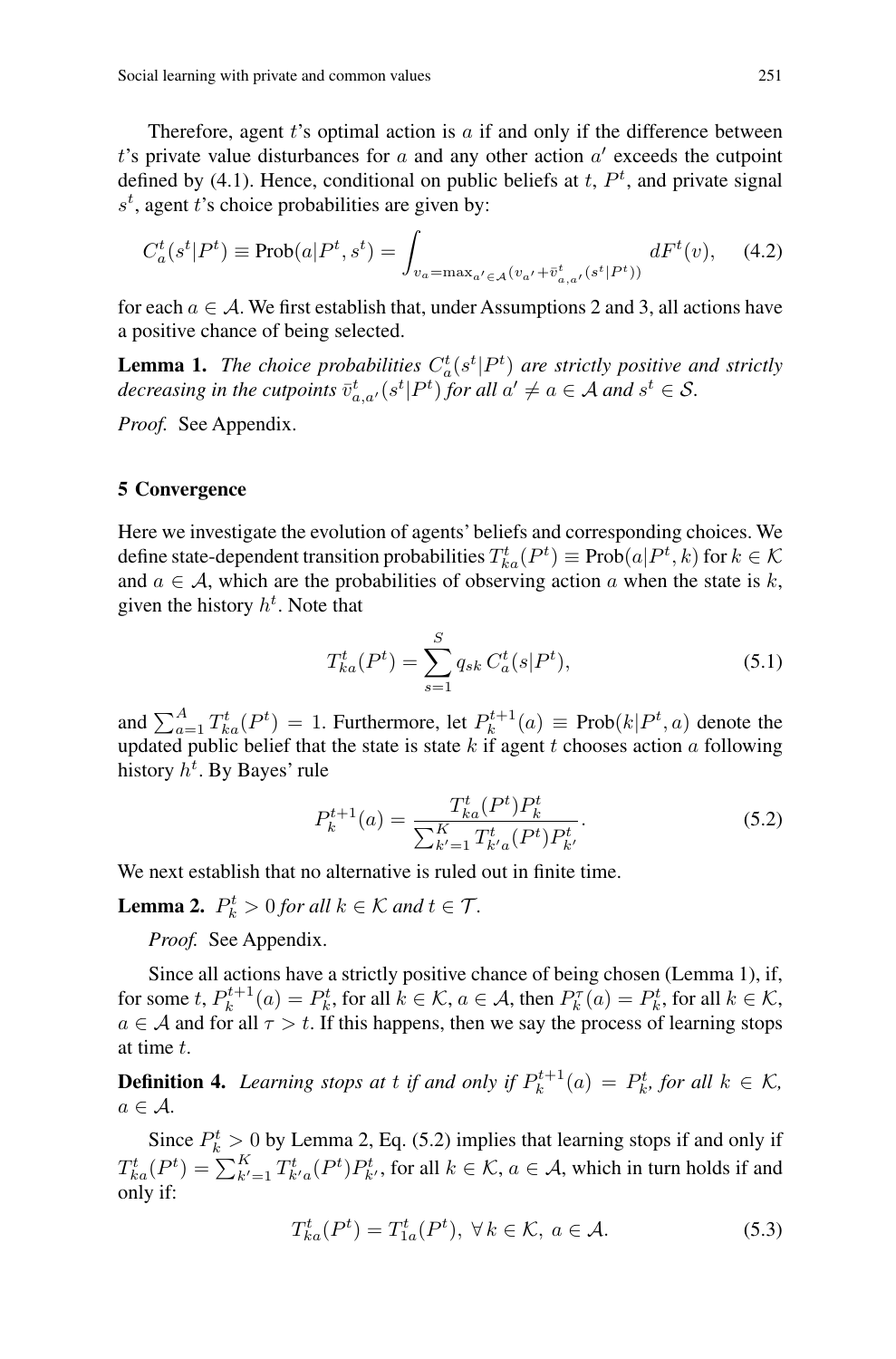The next three lemmas establish that as long as beliefs are non-degenerate, learning does not stop. Together with Lemma 2 this implies that learning does not stop in finite time. To prove this we show an intermediate result that learning never stops unless, for some public belief  $P_k^t$ , choice probabilities are the same regardless of the signal observed by agent  $t$ .

**Definition 5.** *Choice probabilities are independent of signals at*  $P<sup>t</sup>$  *if and only if*  $C_a^t(s|P^t) = C_a^t(s'|P^t)$  for all  $s, s' \in S$  and for all  $a \in A$ .

**Lemma 3.** *Learning stops at* t *if and only if choice probabilities are independent of signals at* P<sup>t</sup> *.*

*Proof.* (Only if) Using (5.1) condition (5.3) can be rewritten as

$$
\sum_{s=1}^{S} C_a^t(s|P^t)(q_{sk} - q_{s1}) = 0, \ \forall \, k \in \mathcal{K}, \, a \in \mathcal{A}.
$$

The S-dimensional vector  $e = (1, 1, \dots, 1)$  is a null (left) eigenvector of the matrix  $Q_1 = q_{sk} - q_{s1}$ , with  $k \neq 1$  and  $s = 1, \dots, S$ . Assumption 1 implies that  $Q_1$  has rank at least  $S-1$ , so  $e$  is the unique null eigenvector. Hence  $C_a^t(s|P^t) = C_a^t(s'|P^t)$ for all  $s, s' \in S$  and for all  $a \in A$ .

(If) Suppose at  $P<sup>t</sup>$  choice probabilities are independent of signals, so  $C_a^t(s|P^t) = C_a^t(s'|P^t) = \bar{C}$  for all  $s, s' \in S$  and for all  $a \in A$ . Then  $T_{ka}^t = \bar{C}$  for all  $k \in \mathcal{K}$  and substituting into (5.2) gives  $P_k^{t+1}(a) = P_k^t$  for all  $k \in \mathcal{K}$  and  $a \in \mathcal{A}$ , so learning stops at  $t$ .

**Definition 6.** Cutpoints are independent of signals if and only if  $\bar{v}_{a,a'}^t(s|P^t) =$  $\overline{v}_{a,a'}^t(s'|P^t)$  *for all*  $s, s' \in S$  *and for all*  $a \neq a' \in A$ *.* 

**Lemma 4.** *Choice probabilities are independent of signals at*  $P<sup>t</sup>$  *if and only if cutpoints are independent of signals.*

*Proof.* Here we illustrate the proof for the specific case  $A = K = 3$  and  $S = 2$ . The proof for the general case can be found in the Appendix.

(Only if) Suppose, in contradiction, cutpoints are not independent of signals:  $\bar{v}_{1,2}^t(1|P^t) > \bar{v}_{1,2}^t(2|P^t)$ . By Lemma 1,  $C_1^t(1|P^t) = C_1^t(2|P^t)$  then implies  $\overline{v}_{1,3}^{t} (1 | P^t) < \overline{v}_{1,3}^{t} (2 | P^t)$ . Since  $\overline{v}_{2,3}^{t} (s | P^t) = \overline{v}_{1,3}^{t} (s^t | P^t) - \overline{v}_{1,2}^{t} (s | P^t)$  for all s we have  $\bar{v}_{2,3}^t(1|\bar{P}^t) < \bar{v}_{2,3}^t(2|P^t)$ . Furthermore, since  $\bar{v}_{2,1}^t(s|P^t) = -\bar{v}_{1,2}^t(s|P^t)$ for all s we have  $\bar{v}_{2,1}^t(1|\bar{P}^t) < \bar{v}_{2,1}^t(2|\bar{P}^t)$ . But recall from Lemma 1 that choice probabilities are strictly decreasing in cutpoints, so  $C_2^t(1|P^t) > C_2^t(2|P^t)$ , the desired contradiction. A similar reasoning rules out  $\bar{v}_{1,2}^t(1|P^t) < \bar{v}_{1,2}^t(2|P^t)$ , so  $\overline{v}_{1,2}^t(1|P^t) = \overline{v}_{1,2}^t(2|P^t)$ . Finally, applying the same steps shows  $\overline{v}_{1,3}^t(1|P^t) =$  $\overline{v}_{1,3}^{t^*}(2|P^t)$  and  $\overline{v}_{2,3}^{t^*}(1|P^t) = \overline{v}_{2,3}^{t}(2|P^t)$ .

(If) Suppose cut-point are independent of signals. Then by (4.2), the choice probabilities are independent of signals.

**Definition 7.** Public beliefs are degenerate at  $t$  if  $P_k^t = 1$  for some  $k$ .

**Lemma 5.** *Cutpoints are independent of signals if and only if public beliefs are degenerate.*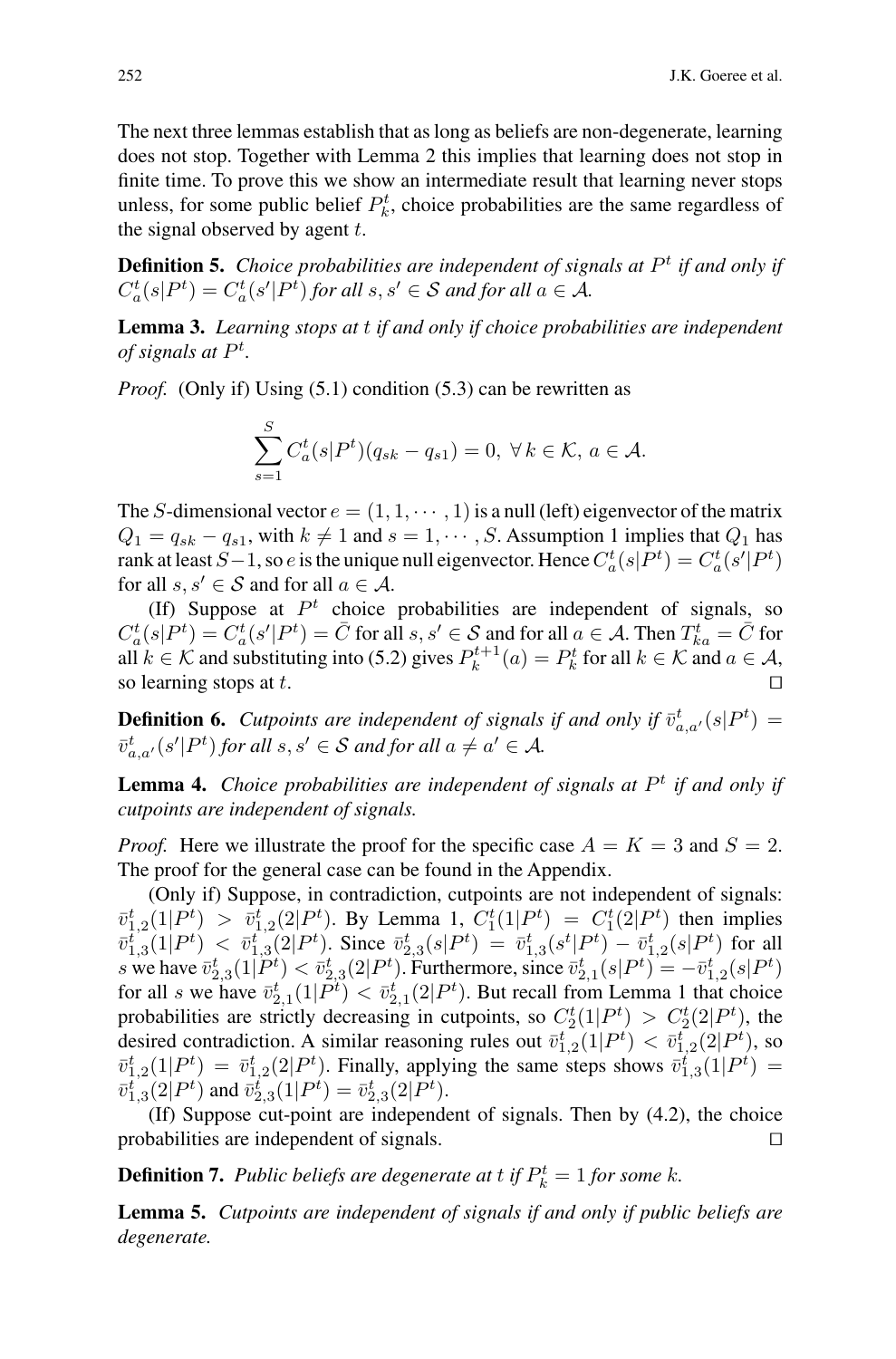*Proof.* (Only if) Independence of cutpoints with respect to signals implies:

$$
\sum_{k=1}^{K} (\Pi_{a'k} - \Pi_{ak}) p_k^t(s|P^t) = \sum_{k=1}^{K} (\Pi_{a'k} - \Pi_{ak}) p_k^t(s'|P^t), \ \forall a, a' \in \mathcal{A}, \ s, s' \in \mathcal{S},
$$

or, equivalently,

$$
\sum_{k=1}^{K} (H_{a'k} - H_{ak}) \left( p_k^t(s|P^t) - p_k^t(s'|P^t) \right) = 0, \ \forall a, a' \in \mathcal{A}, \ s, s' \in \mathcal{S}.
$$

Since  $\sum_{k=1}^{K} (p_k^t(s|P^t) - p_k^t(s'|P^t)) = 0$ , Assumption 2 implies that  $p_k^t(s|P^t) =$  $p_k^t(s'|\overline{P^t})$  for all  $k \in \mathcal{K}$  and  $s, s' \in \mathcal{S}$  so  $p_k^t(s|P^t) = P^t$  for all  $k \in \mathcal{K}$  and  $s \in \mathcal{S}$ . Using (3.1) this can be written as

$$
P_k^t q_{sk} = P_k^t \sum_{k'=1}^K q_{sk'} P_{k'}^t. \ \forall \, k \in \mathcal{K}, \, s \in \mathcal{S}.
$$

Let  $\Omega \subseteq \mathcal{K}$  denote the set of states for which the public belief is strictly positive, i.e.  $P_k^t > 0$  for all  $k \in \Omega$ . From (5.4) we conclude that  $q_{sk}$  is the same for all  $s \in \mathcal{S}$ and all  $k \in \Omega$ , which violates the informative signal assumption unless  $\Omega$  contains only a single element.

(If) Suppose public beliefs are degenerate, then private beliefs, and hence cutpoints, are independent of signals.

**Theorem 1.** *Learning stops if and only if public beliefs are degenerate.*

*Proof.* Immediate from Lemmas 3 through 5. 

We next show that the learning process in fact converges, and that, in the limit, the public beliefs put all mass on the true state  $k$ . In what follows we assume, without loss of generality, that the true state is  $k = 1$ . We define the (public) likelihood ratio against the true state  $\ell_1^t \equiv (1 - P_1^t)/P_1^t$ .

**Lemma 6.** The likelihood ratio  $\ell_1^t$  defines a martingale process conditional on *state 1.*

*Proof.* Define  $\ell_1^t(a) = -1 + 1/P_1^t(a)$  for  $a \in \mathcal{A}$ . Conditional on  $k = 1$ , the transition probabilities are given by  $T_{1a}^t(P^t)$  so

$$
E(\ell_1^{t+1}|\ell_1^t, k=1) = \sum_{a=1}^A T_{1a}^t(P^t)\ell_1^t(a) = \sum_{a=1}^A T_{1a}^t(P^t) \left(\frac{1}{P_1^t(a)} - 1\right). \tag{5.5}
$$

Using (5.2) condition (5.5) can be worked out as

$$
E(\ell_1^{t+1}|\ell_1^t, k=1) = -1 + \sum_{k=1}^K \sum_{a=1}^A \frac{T_{ka}^t(P^t)P_k^t}{P_1^t} = -1 + \frac{1}{P_1^t} = \ell_1^t.
$$
 (5.6)

Hence,  $\ell_1^t$  defines a martingale conditional on  $k = 1$ .

 $\Box$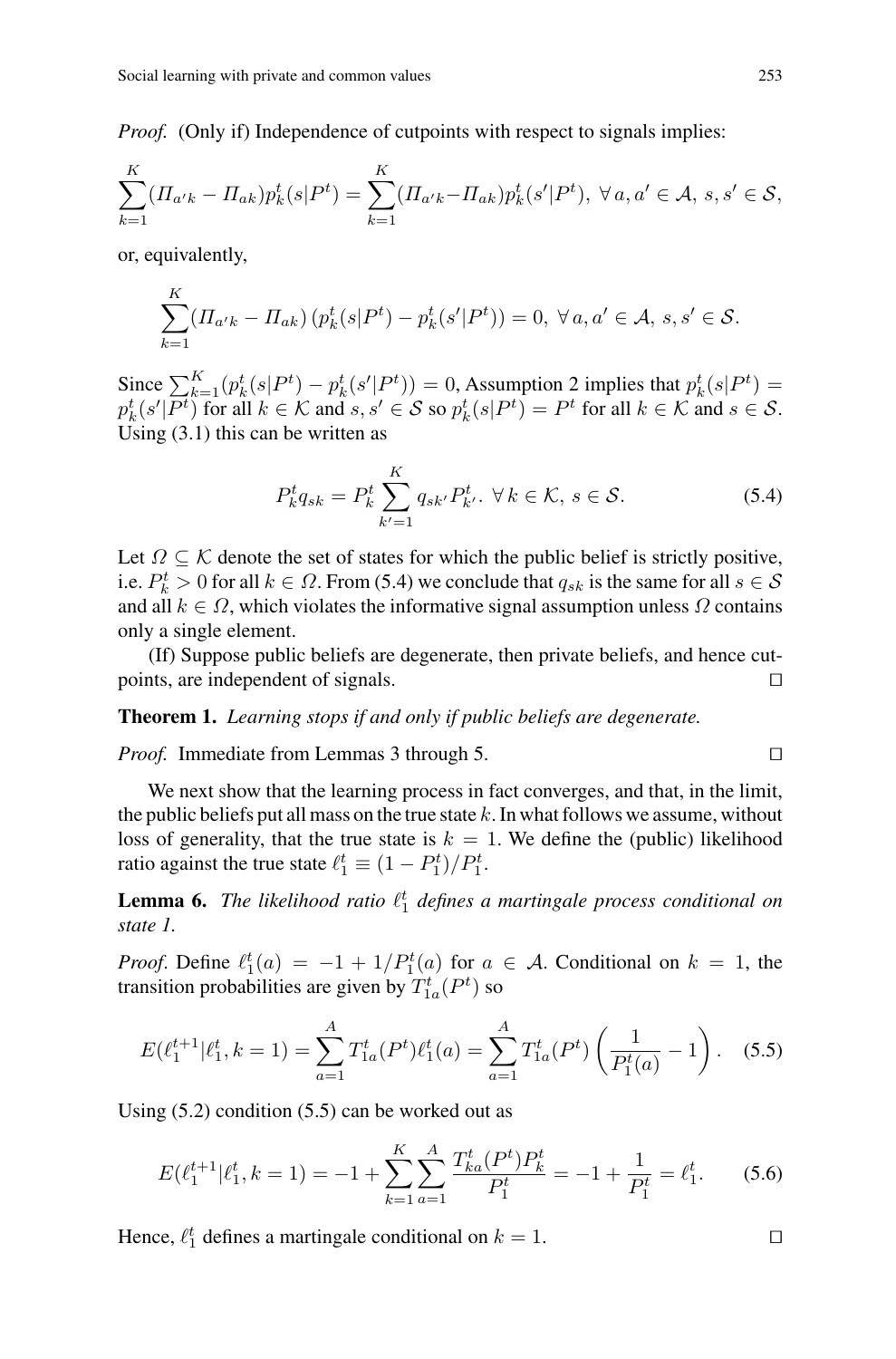By the Martingale Convergence Theorem (Doob, 1953) there exists a limit random variable to which  $\ell_1^t$  converges almost surely. Hence,  $P_1^t = (\ell_1^t + 1)^{-1}$  also converges almost surely to a limit random variable. We are now in position to state our main result.

**Theorem 2.** *Under Assumptions 1–3, public beliefs converge to the correct state almost surely.*

A brief sketch of the proof follows (see the Appendix for details). By Fatou's lemma the martingale property implies  $\lim_{t\to\infty} E(\ell_1^t) \leq E(\ell_1^0) = \ell_1^0$ . By assumption  $P_1^0 \neq 0$ , so  $\ell_1^0$  is finite. Hence  $\lim_{t\to\infty} E(\ell_1^t)$  is finite, which implies that public beliefs cannot converge to an incorrect state. By Theorem 1, public beliefs also cannot converge to a non-degenerate distribution over states, so they must converge to the true state with probability one.

# **6 Dynamics**

The martingale property of the conditional likelihood ratio against the true state implies that the belief for the true state obeys a sub-martingale. In other words, the expected change in beliefs for the true state is always non-negative.

**Lemma 7.** The public belief  $P_1^t$  defines a sub-martingale process conditional on *state 1.*

*Proof.* Since  $P_1^{t+1}(a) = (\ell_1^{t+1}(a) + 1)^{-1}$  for all  $a \in \mathcal{A}$ , the public belief is a strictly convex transformation of the likelihood ratio against the true state. Hence

$$
E(P_1^{t+1}|P_1^t, k=1) = \sum_{a=1}^{A} T_{1a}^t(P^t) P_1^{t+1}(a) = \sum_{a=1}^{A} T_{1a}^t(P^t) (\ell_1^{t+1}(a) + 1)^{-1}
$$

$$
\geq \left(\sum_{a=1}^{A} T_{1a}^t(P^t) (\ell_1^{t+1}(a) + 1)\right)^{-1}
$$

$$
= (\ell_1^{t+1} + 1)^{-1} = P_1^t,
$$
(6.1)

applying Jensen's inequality and Lemma 6 in the last line. 

Thus the public beliefs converge to the true state almost surely (Theorem 2) and they always increase in expectation. Together these results may seem to suggest that the belief process tends to follow a monotone dynamic, converging smoothly to the correct beliefs from any non-degenerate prior. However, this is generally not the case. That is, there is a wide range of possible paths that beliefs may follow, many of which are non-monotonic and exhibit sudden jumps.

To illustrate this point, consider the following example where  $A = S = K = 2$ . We can define the signal technology and private value distributions such that, with high probability, beliefs initially tend towards the incorrect state. Specifically, the information structure is given by  $P_1^0 = \frac{1}{2}$ ,  $q_{1,1} = \frac{4}{5}$ , and  $q_{2,2} = \frac{19}{20}$ . Let the common-value payoff matrix be the identity matrix, i.e.  $\Pi_{1,1} = \Pi_{2,2} = 1$  and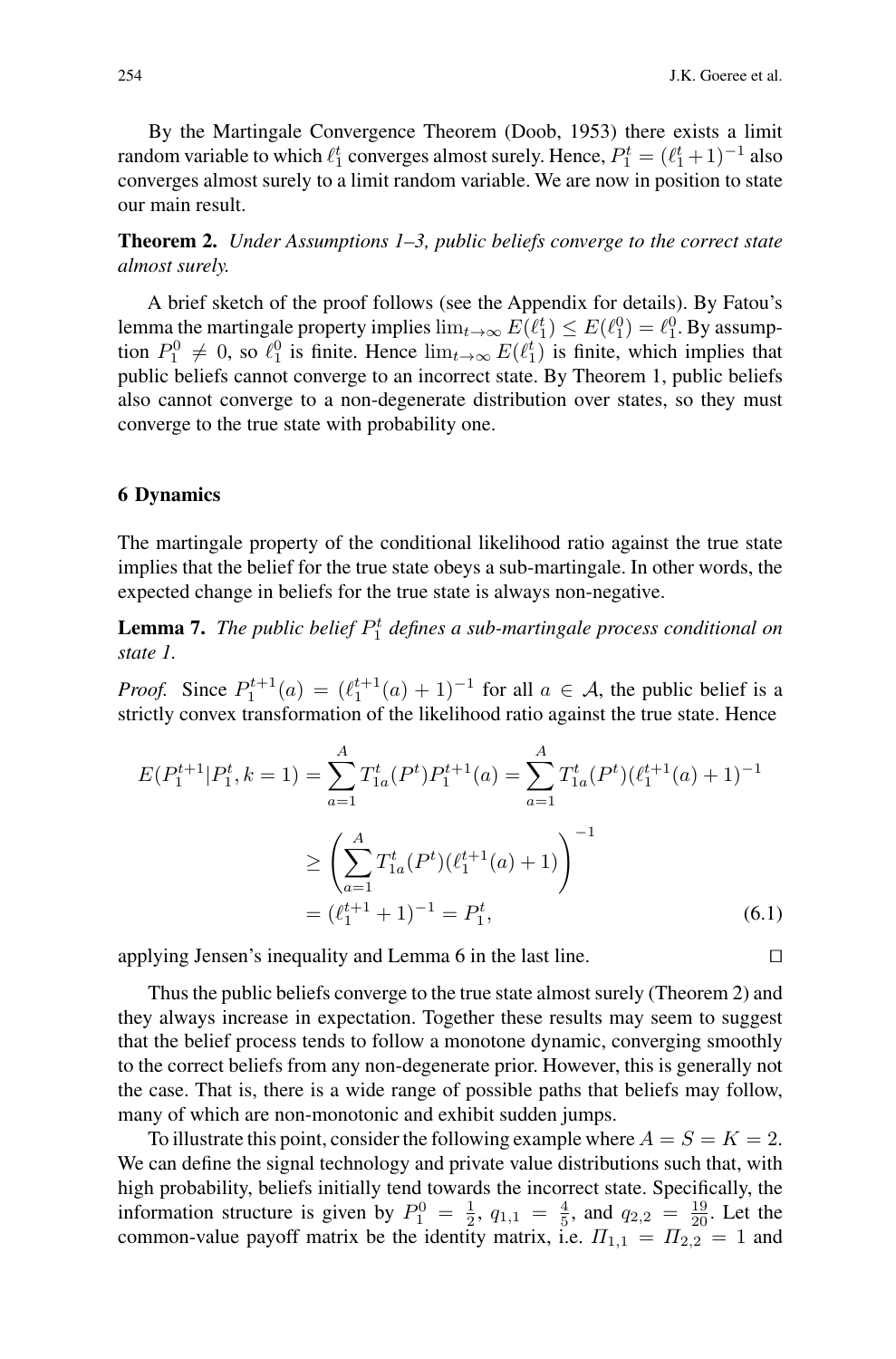

**Figure 1.** The asymmetry in private valuations causes most choices to be for alternative 2 (right panel). The few choices for alternative 1, however, are sufficient to eventually tilt beliefs to the correct alternative (left panel)



**Figure 2.** Prior beliefs favor state 3, then shift suddenly to 2, finally shifting and converging to state 1 (left panel). Initial choices are for 3 but after a spurt of 2 choices, choice frequencies are roughly equal for 2 and 3 (right panel)

 $\Pi_{1,2} = \Pi_{2,1} = 0$ , and the private values be normally distributed with the same variance but different means:  $v_1^t \sim N(-1.25, .4)$  and  $v_2^t \sim N(0, .4)$ . In this case, 66% of all individuals choose action 2 even when they believe the true state is 1. In other words, no matter how strong the evidence for state 1, a majority of agents will nevertheless choose action 2 for idiosyncratic reasons.

An important feature of the dynamics in this example is that the change in posterior beliefs after observing either choice is highly asymmetric. Specifically, after observing a choice for 2, the evidence for 2 is only slightly stronger, since successors rationally realize that the decision was likely driven by private value considerations, and not by information regarding the common value. Thus even after observing many choices for 2, the effective sample of "2 signals" inferred from the history is comparatively small. In contrast, after a choice for 1 is observed, the evidence for 1 increases substantially since agents know that it is unlikely that the choice was based on idiosyncratic tastes; instead, it is very likely that  $s<sup>t</sup> = 1$ . This situation is illustrated in Figure 1, which presents a simulation of ten trials of 250 periods each using the above specifications. The belief for state 1 is plotted in the left panel and the corresponding cumulative choice frequencies for alternative 1 in the right panel. Note that many of the belief paths are non-monotonic and exhibit sudden shifts to the correct state following a choice for alternative 1. This example demonstrates that individuals are capable of learning the true state even when few of them actually choose it, as can be seen in the right hand panel of Figure 1, where the cumulative frequencies for alternative 1 are all less than 34%.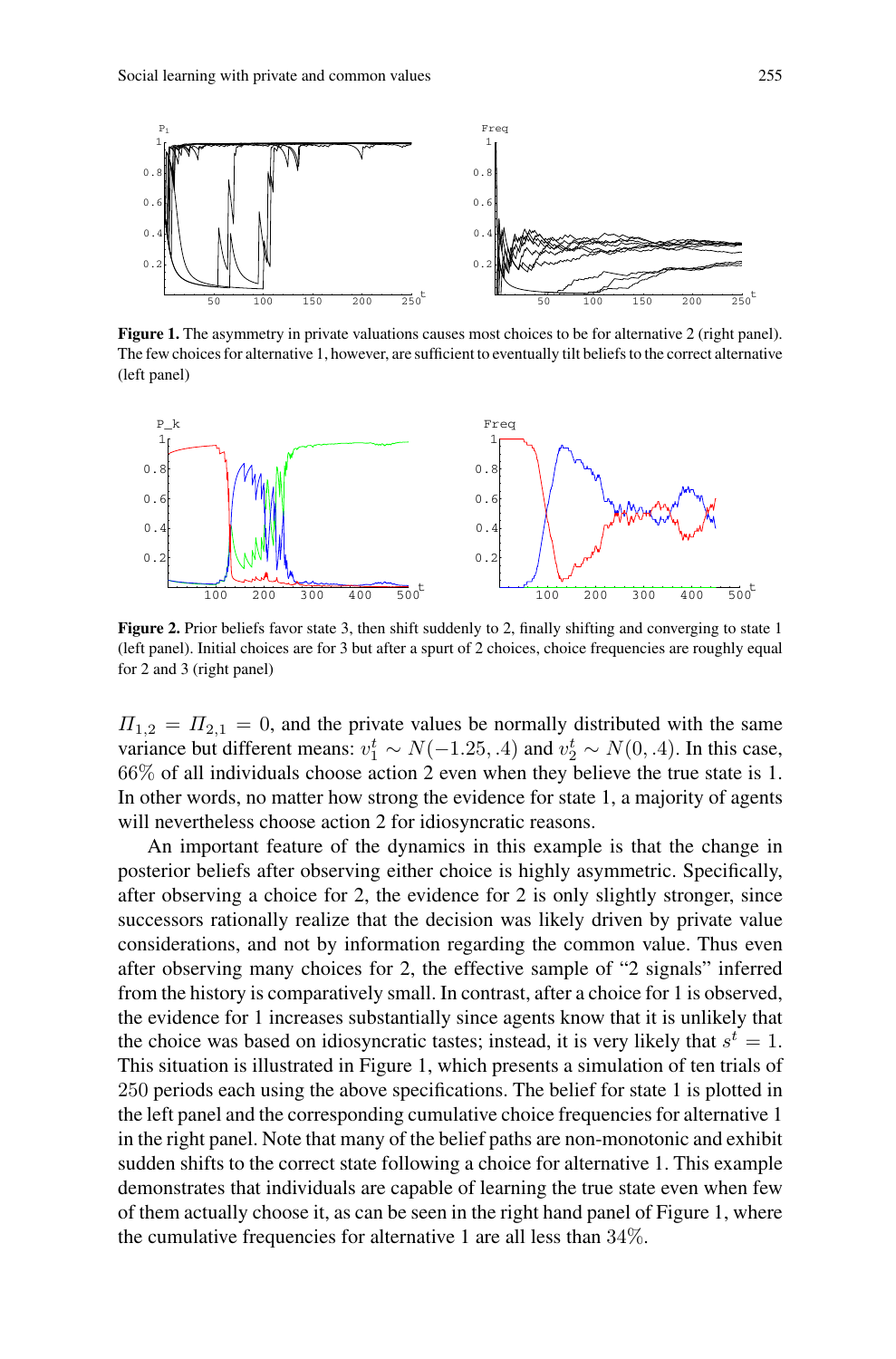When we consider more general settings, where there are several states and alternatives, it is in fact *not* necessary that some individuals choose the superior alternative in order for learning to converge to the correct beliefs. Consider the following situation where  $A = S = K = 3$ . As before, prior beliefs are uniform, but the signal technology is now given by

$$
Q = \begin{pmatrix} 0.7 & 0.15 & 0.1 \\ 0.2 & 0.7 & 0.2 \\ 0.1 & 0.15 & 0.7 \end{pmatrix}.
$$

The common-value payoff matrix is again given by the identity matrix:  $\Pi = I$ , so that actions correspond directly to states. Private values are drawn independently across alternatives with  $F_a(v_a^t) = (1 + \exp(-\lambda(v_a^t + \mu_a)))^{-1}$  where  $\mu_1 = 2$ ,  $\mu_2 = \mu_3 = 0$ , and the scale parameter is  $\lambda = 5$ . Thus the distribution of private values for the true state 1 is shifted down by 2 units and with a high value of  $\lambda$  it is very unlikely that individuals ever choose action 1. Instead there will be only choices for alternatives 2 and 3. However, from the frequencies of these choices, individuals learn the relative frequencies with which signals for alternatives 2 and 3 are received. Since these relative frequencies differ across all three states, individuals still are able to learn that the true state is  $k = 1$ .

Figure 2 depicts a simulation of public beliefs (left panel) along with a moving average of corresponding choice frequencies (right panel) for 500 periods, where green denotes the true state 1, blue denotes 2, and red corresponds to 3. Prior beliefs put mass 90% on state 3, with the remaining 10% split equally between states 1 and 2. The right panel shows that the first 100 choices or so are for 3, so that beliefs for state 3 increase from the initial prior. But once some individuals draw high private valuations for alternative 2, they break the would-be herd and beliefs shift very quickly to state 2. However, the continuing presence of choices for alternative 3 causes beliefs to eventually converge upon state 1, even though no single 1-choice is made. Note that after beliefs have (almost) converged, choice frequencies are approximately 50% for alternatives 2 and 3, since conditional on state 1, the common value payoff from each of these alternatives are the same (zero) and the private values are identically distributed . Thus while beliefs converge upon the true state, a herd never arises.

# **7 Extensions**

In this section we explore the consequences of relaxing some key assumptions of the model presented in Section 2. We first discuss how the *iid* assumption of private valuations can be relaxed. We also show why the assumption of full support is essential for complete learning. Second we turn to the common-value payoffs, and show through an example the role of admissibility. We sketch a proof that complete learning still holds generically when the admissibility condition is not met. Finally we discuss several variations of the model that incorporate boundedly rational behavior, and show that the convergence result is robust to these changes.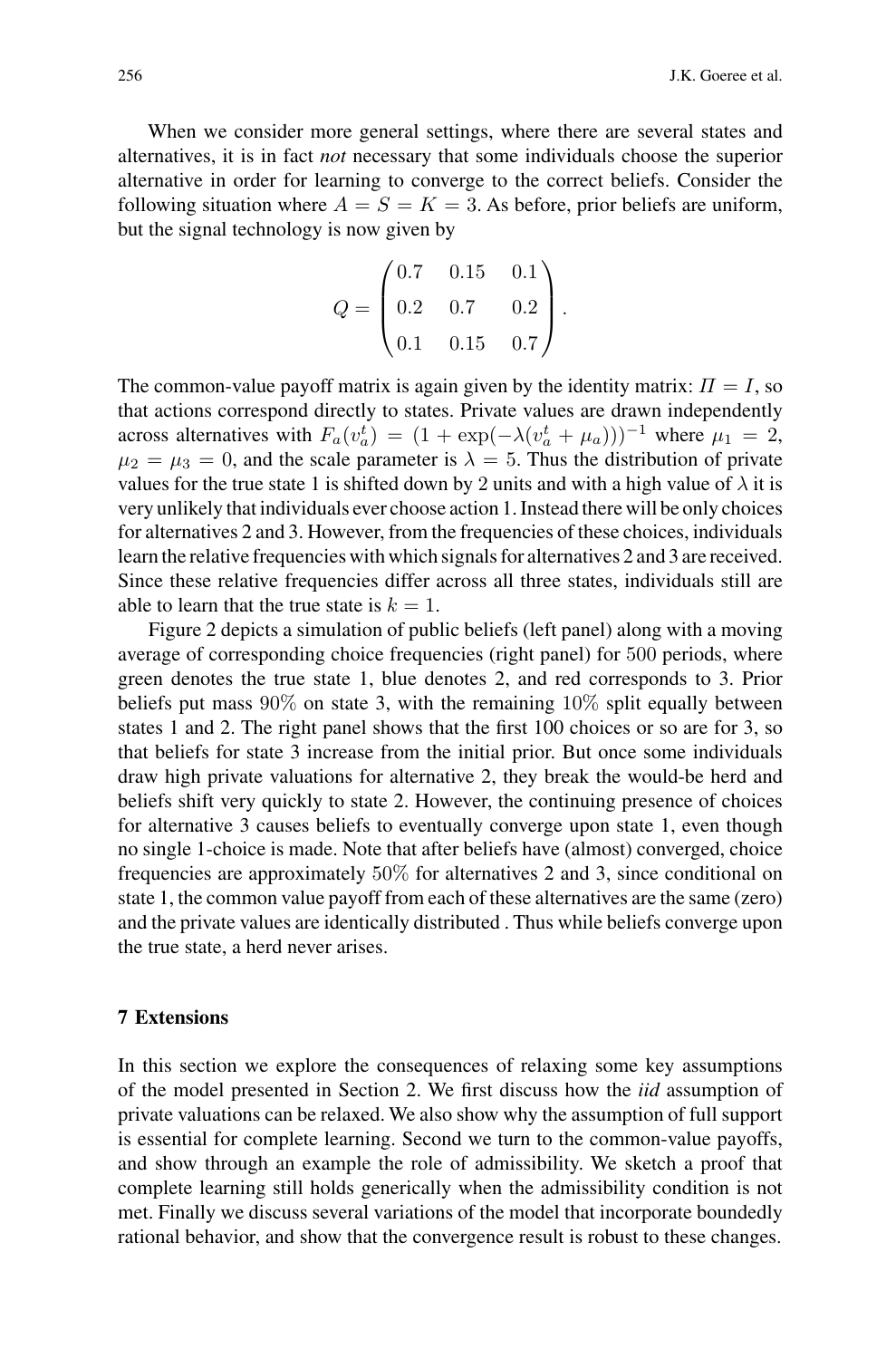We first discuss two ways in which one can relax the assumptions on how agents receive their private values for the various alternatives in A.

### 7.1.1 Private values: full support

Recall the full support Assumption 3, which requires the support of private values for each alternative to contain the unit interval. In order to connect our results to previous findings, we shall be mainly interested in the alternative case of a finite number of private values, which of course violates the full support condition. Our main finding is that without full support, beliefs fail to converge upon the true state. However, even in the absence of complete learning, it is never possible for inferences to cause beliefs to converge to an incorrect state (see Smith and Sorensen, 2000).<sup>8</sup>

# **Lemma 8.** For any distribution  $F(\cdot)$ , if  $P_1^0 > 0$ , then beliefs a.s. cannot converge *to an incorrect state.*

We next discuss two examples of private-value distributions for which "pathological outcomes" arise, i.e. for which learning is incomplete. First, consider the case where the distribution of private values has a single mass point at  $v<sup>t</sup> = (0, \ldots, 0)$ , so that choices are driven purely by the common-value component. This case generalizes the basic model discussed in Bikhchandani et al.  $(1992)$ .<sup>9</sup> With bounded signals there always exist choice histories where the resulting public beliefs are strong enough to outweigh any private information, creating an informational cascade. The set of beliefs at which a cascade occurs, i.e. the *cascade set*, <sup>10</sup> is a connected set containing the boundaries of the beliefs simplex, and has open interior. An example for the case of two states is given in the left panel of Figure 3 where the expected change in public beliefs is shown for all possible values of the public belief.<sup>11</sup> For the case of two states it can be shown that learning stops (i.e. condition (5.3)) if and only if the expected change in beliefs is zero, and whenever beliefs are not in a cascade set the expected change to the true state is strictly positive. As  $t$  becomes large, public beliefs eventually enter one of the cascade sets with probability one, after which learning stops.

<sup>10</sup> We follow Smith and Sorensen (2000) in using this term.

<sup>11</sup> The cascade sets are the regions where the expected change in beliefs vanish. In each panel,  $A = S = K = 2, q_{1,1} = q_{2,2} = \frac{3}{5}$ , and common values are given by the identity matrix. Private value distributions are given by a single mass point at  $v^t = (0, 0)$  (upper left), mass points with equal weight at  $v^t \in \{(-\frac{4}{3}, 0), (-\frac{2}{3}, 0), (0, 0), (\frac{2}{3}, 0), (\frac{4}{3}, 0)\}$  (upper right), the uniform distribution on  $[-\frac{4}{3}, \frac{4}{3}]$  (lower left), and the uniform distribution on  $[-\frac{2}{3}, \frac{2}{3}]$  (lower right).

<sup>&</sup>lt;sup>8</sup> This result is again a direct consequence of the martingale property of the likelihood ratio (since it holds for any distribution of values) and Fatou's Lemma, since if beliefs were to converge upon an incorrect state, the likelihood ratio against the true state would explode. Note that even in such cases, however, beliefs must still converge by the Martingale Convergence Theorem, and since it is not possible for beliefs to converge upon any incorrect state, beliefs must settle upon some non-degenerate point that places mass on multiple states.

<sup>&</sup>lt;sup>9</sup> We allow for asymmetries in the signal technology and common value payoffs which BHW do not explicitly consider.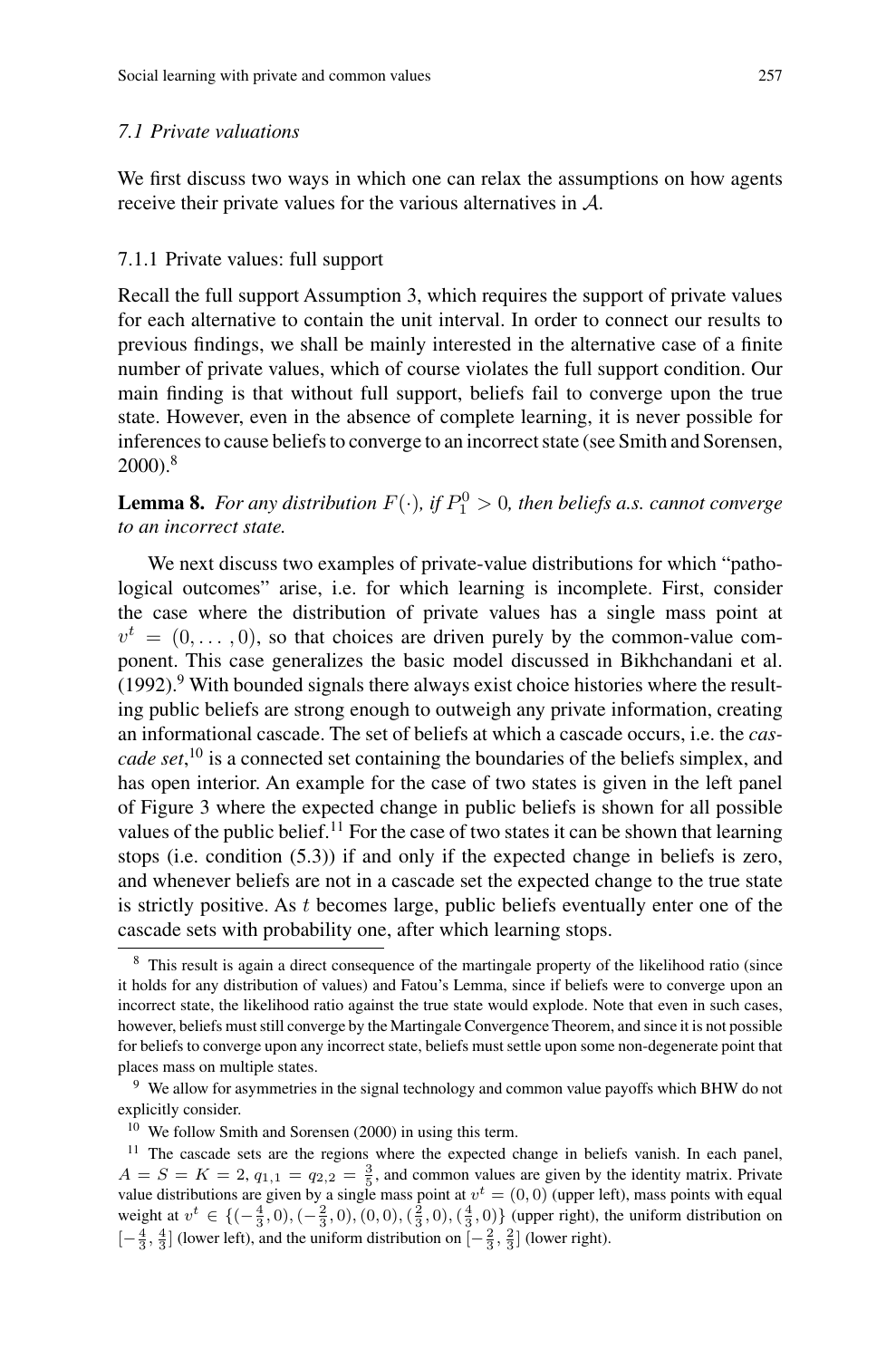

**Figure 3.** Expected change in beliefs  $E(P_1^{t+1} - P_1^t | P_1^t)$  as a function of  $P_1^t$  for the case of two possible states and no private values (upper left panel), a finite number of private values (upper right), continuous private values with full support (lower left), and continuous values without full support (lower right)

Next consider the case of multiple mass points in the unit square. As in the case of a single mass point, the probability of eventually reaching an interior belief at which a cascade occurs is one. The principle difference arising from introducing more private values to the support is that the cascade set has more regions. In general, with finite support, the cascade set will consist of the union of a finite collection of separated regions (see the upper right panel of Fig. 3). Which region beliefs eventually settle into depends on prior beliefs and the specific history of signals and choices.

The intuition behind the failure of complete learning in the above examples may be generalized in a straightforward manner.

#### **Lemma 9.** Beliefs a.s. cannot converge to the correct state if  $F(\cdot)$  has finite support.

To understand this result note that when the support of  $F(\cdot)$  is finite, its graph will be a step function with "flat" regions almost everywhere. The expression for the choice probabilities in (4.2) reduces to a finite sum, which is invariant with respect to small changes in the cutpoints  $\bar{v}^t_{a,a'}(s^t|P^t)$ . Now suppose public beliefs  $P^t$ converge to a degenerate point. Then private beliefs  $p^t(s^t|P^t)$  must also converge to the same point following any signal  $s<sup>t</sup>$ , which is a direct consequence of Bayes' Law. Thus the difference  $p^t(s|P^t) - p^t(s'|P^t)$  is small for any pair of signals  $s, s' \in S$ , which in turn implies that the cutpoints in (4.1) are nearly independent of signals when beliefs are close to degenerate. Hence, choice probabilities become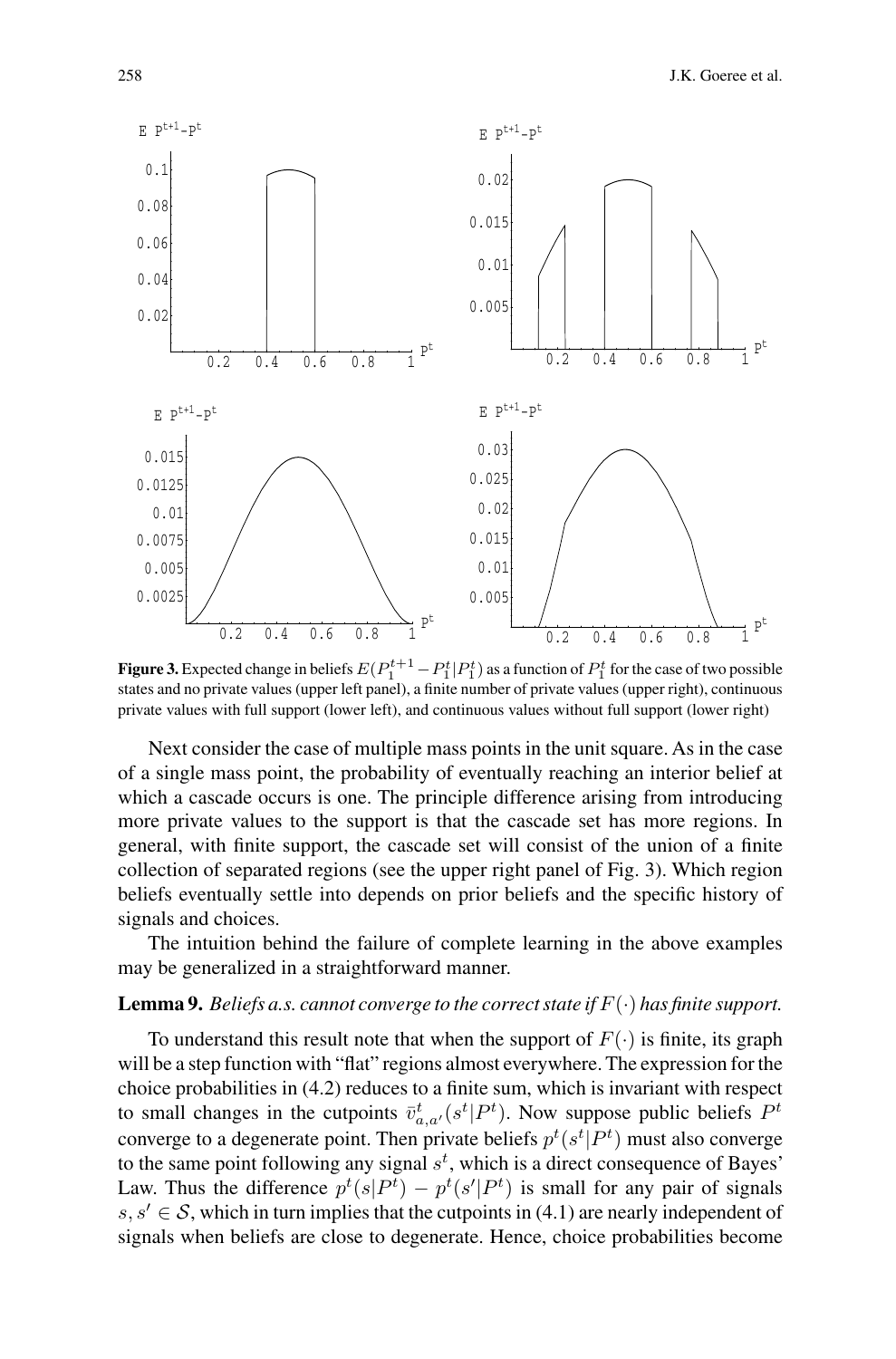invariant with respect to signals and choices no longer reveal any privately held information. The fact that learning must then stop follows directly from Lemma 3.

In contrast, with a continuum of types and full support, the process of social learning never stops (see the lower left panel of Fig. 3) and thus necessarily reveals the true state. With a continuum of types and incomplete support it is possible to get into a cascade. The lower right panel in Figure 3 illustrates this when private values are uniform on  $\left[-\frac{2}{3}, \frac{2}{3}\right]$  and the common-value payoff matrix is the identity.

#### 7.1.2 Private values: independence across agents

We have assumed that private values are distributed independently across agents. Thus while we allowed for correlation across alternatives for each agent, we ruled out any correlation in private values across agents. This is in fact not necessary for our results.

Relaxing independence of private values across agents presents a more complex argument, but we believe our results are also robust to this change. Suppose there was some positive correlation in private values across agents. Then after observing an action  $a<sup>t</sup>$  all agents revise their beliefs in such a way that they believe the subsequent agent is more likely to have a high value of  $v_a^{t+1}$ . So if agent  $t+1$  chooses a also, then beliefs on the state are updated less than in the case of independence. This illustrates that correlation may affect the rate of convergence, but should not change the limit results.

#### *7.2 Common value payoffs: admissibility*

Recall the definition of admissibility required by Assumption 2. Without this assumption, our results hold generically, but not universally. To see this, first note that admissibility implies  $A \ge K$ . Consider the following example where  $A = S = 2$ and  $K = 3$ , so admissibility is violated. Let common values and signals be given by

$$
II = \begin{pmatrix} 1 & 0 & 1 \\ & & & \\ 0 & 1 & \frac{1}{2} \end{pmatrix}, \quad Q = \begin{pmatrix} \frac{6}{18} & \frac{8}{18} & \frac{13}{18} \\ & & \\ \frac{12}{18} & \frac{10}{18} & \frac{5}{18} \end{pmatrix}.
$$

If public beliefs ever reach  $P^t = (\frac{1}{3}, \frac{1}{3}, \frac{1}{3})$ , for instance, then learning stops in the sense of Definition 4; i.e.,  $P_k^{t+1}(a) = P_k^t = \frac{1}{3}$  for each action  $a = 1, 2$  and each state  $k = 1, 2, 3$ . To see this, consider the cut-points  $\bar{v}_{21}(s|P^t)$ , which, for  $s = 1$ , equals  $1(\frac{2}{9}) - 1(\frac{8}{27}) + \frac{1}{2}(\frac{13}{27}) = \frac{1}{6}$ , and for  $s = 2$ , equals  $1(\frac{4}{9}) - 1(\frac{10}{27}) + \frac{1}{2}(\frac{5}{27}) =$  $\frac{1}{6}$ . Since the cut-points are independent of signals, Lemma 4 shows that choice probabilities are also invariant to signals. The intuition is that the cut-points measure the marginal amount of idiosyncratic utility required to make a particular action better than another. When these values are constant across signals, then so are choice probabilities. This implies that if initial beliefs are  $P^0 = (\frac{1}{3}, \frac{1}{3}, \frac{1}{3})$ , agents can never learn anything about the true state by observing the actions of others.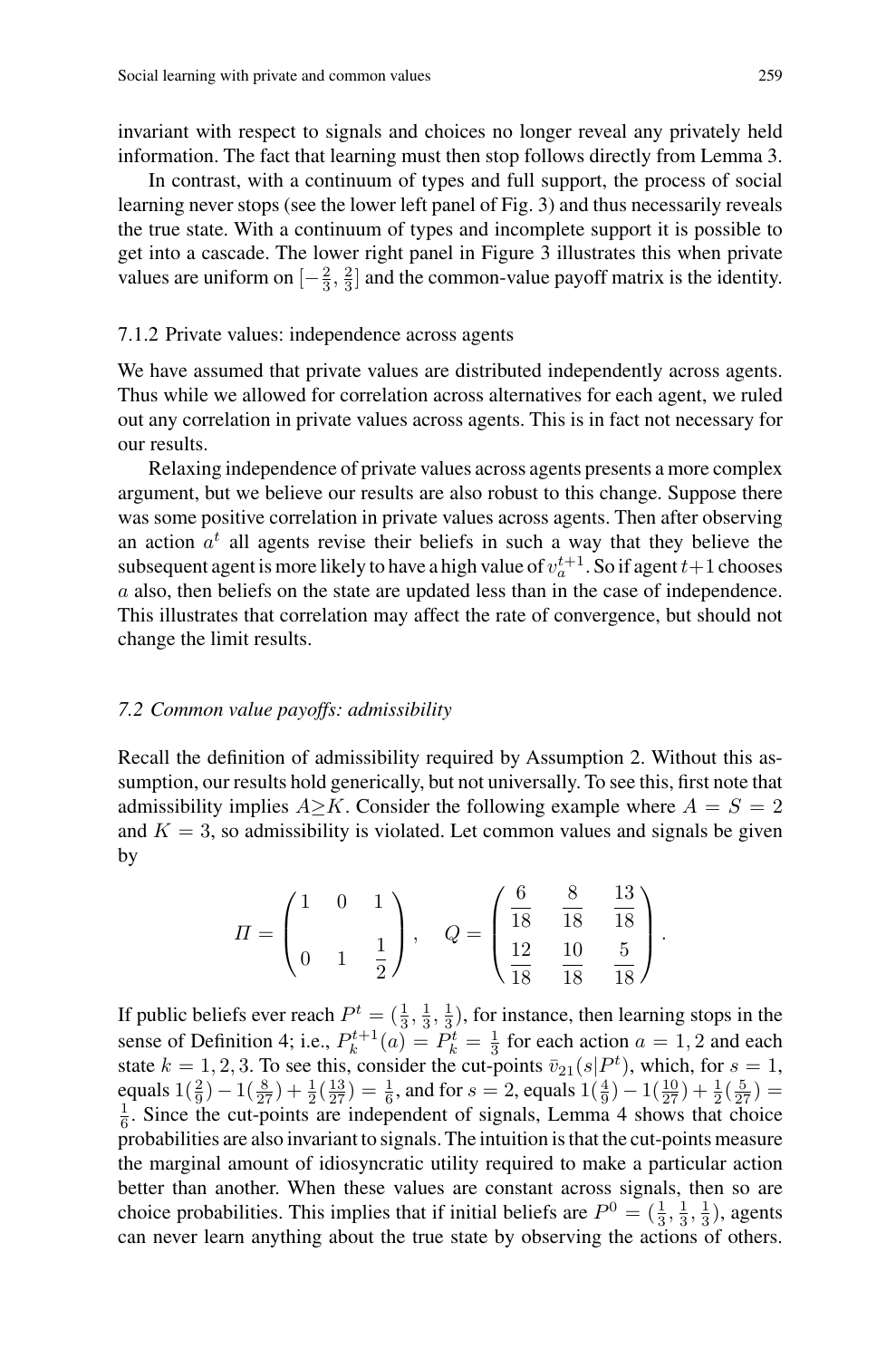

**Figure 4.** The belief simplex over states for the example of non-admissible payoffs. The union of the dark curve and the upper vertex is the set of absorbing beliefs at which learning stops

However, beliefs can be perturbed slightly from  $(\frac{1}{3}, \frac{1}{3}, \frac{1}{3})$  such that learning will continue. Indeed, the set of beliefs from which learning continues to the limit is open and dense (and has full Lebesgue measure) in the belief simplex.

This is illustrated for the example in Figure 4, which displays the simplex of beliefs over the three states. The upper vertex corresponds to beliefs concentrated on state 1, the lower left vertex state 2, and the lower right vertex state 3. The cascade set where learning stops is the dark curve connecting the lower two vertices, passing through  $P^t = (\frac{1}{3}, \frac{1}{3}, \frac{1}{3})$ .<sup>12</sup>

More generally, for any common value matrix  $\Pi$  with distinct columns and any non-redundant signal distribution matrix  $Q$ , the set of beliefs at which learning stops is at most a lower-dimensional subset of the K-simplex. The same is true for the "pre-image" of such a public belief vector  $P<sup>t</sup>$  under the belief updating process. Working backwards from t to initial beliefs  $P^0$  in an inductive fashion, the set of initial beliefs that could potentially lead to beliefs  $P<sup>t</sup>$  in finite time is a countable union of sets of measure zero, and so is itself a set of measure zero.

Thus quite generally the set of prior beliefs  $P^0$  from which learning could stop at a non-degenerate outcome has measure zero, and our convergence result in Theorem 2 holds generically in this sense.When admissibility is satisfied, however, we get the stronger universal convergence result, where *all* priors necessarily lead to fully correct learning in the limit. Furthermore, in the case  $A \geq K$ ,  $\Pi$  satisfies the admissibility condition generically, so that almost all common-value technologies are admissible.

An exceptional case arises if  $\Pi$  contains several columns that differ only by a constant,<sup>13</sup> and full learning will generally not occur in this case. We conjecture, but have not proven, the following result: Let  $\Pi = (\pi_1, \dots, \pi_K)$ , where each  $\pi_k$ is an A-dimensional column vector of payoffs in state k. Let  $\overline{K} \subset \mathcal{K}$  be a set of states for which  $\pi_k = \pi_{k'} + c_{kk'}$  for all  $k, k' \in \overline{K}$  and some constant  $c_{kk'}$ , and such that all  $\pi_k \in \mathcal{K} \setminus \mathcal{K}$  can not be written as additive shifts of each other or the elements of  $\overline{K}$ . If the true state is an element of  $\overline{K}$ , then we conjecture that generically beliefs converge to a point that puts mass one on  $\overline{K}$ . If the true state is not in  $K$ , we conjecture the convergence result converges obtains as above.

<sup>&</sup>lt;sup>12</sup> The upper vertex is also an absorbing belief and is marked as a separate point.

<sup>&</sup>lt;sup>13</sup> The constant could of course be zero, in which case these columns of  $\Pi$  would be identical.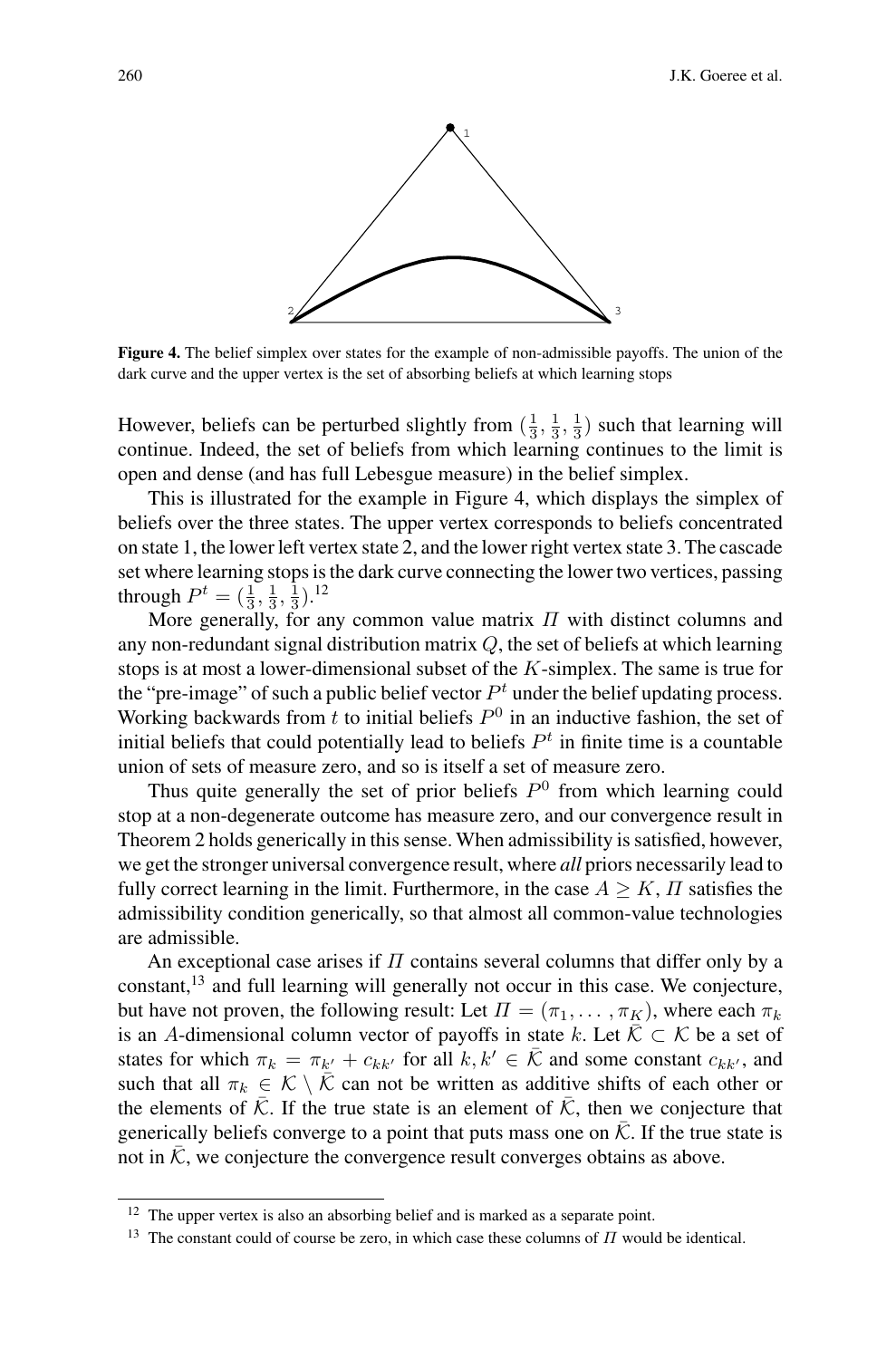#### *7.3 Relaxing full rationality*

A natural question to ask is to what extent the convergence results rely on perfectly rational Bayesian decision-making.We consider three possibilities: errors in beliefs, errors in recording or monitoring, and decision errors.<sup>14</sup> In all three extensions, full learning still obtains.

Errors in belief updating are modelled as in Kahneman and Tversky (1973), which presented experimental evidence that some individuals will overweight their private signal relative to the prior, a judgement bias that has become known as *base rate neglect*. All of the information aggregation results of the previous sections continue to hold even in the presence of this fallacy (or the opposite, under-weighting). Of additional interest is the fact that the learning process is actually faster as agents' behavior reflects base rate neglect. See Goeree et al. (2004) for details.

The second type of irrational behavior we consider is that agents sometimes "tremble" and accidentally choose the wrong alternative with some probability (which may vary over time). Alternatively, one could suppose there is imperfect monitoring, and agents' choices are observed with error. This addition to the model does not change the results.

The third type of irrational behavior is that these trembles are payoff related. That is, agents are better at avoiding high cost errors than low cost errors. This is the idea behind quantal response equilibrium (McKelvey and Palfrey, 1995, 1998). In a quantal response equilibrium with payoff responsive errors, the convergence result holds *even in the pure common values case*. The reason is that quantal response equilibrium with payoff-responsive errors corresponds to the Bayesian equilibrium of the basic model with private values disturbances.

# **8 Conclusion**

In this paper we establish some general conditions for positive results about convergence of beliefs in social learning models when beliefs are bounded and preferences have both a common value and a private value component. Under weak assumptions on the information structure and preferences, neither herds nor cascades occur. Learning does not stop in finite time, and as a result information is fully aggregated in the limit. Observed behavior is asymptotically fully revealing in the sense that the public beliefs about the state converge to a degenerate random variable concentrated on the true state.

The main reason for the difference between these new results and past negative results is the presence of the private value components. With two states, the key assumptions required are that signals are informative and that the support of the distribution of private values is sufficiently rich. If signals were not informative, then full revelation of the state could not possibly occur, even if signals were public. If the distribution of private values were not sufficiently rich, then at some point learning could stop, because cut-points for optimal decision rules reach a boundary (or gap) in the support, so that choices are not informative of signals.

<sup>&</sup>lt;sup>14</sup> See Goeree, Palfrey, Rogers, and McKelvey (2004) for a parametric analysis of non-Bayesian models using experimental data.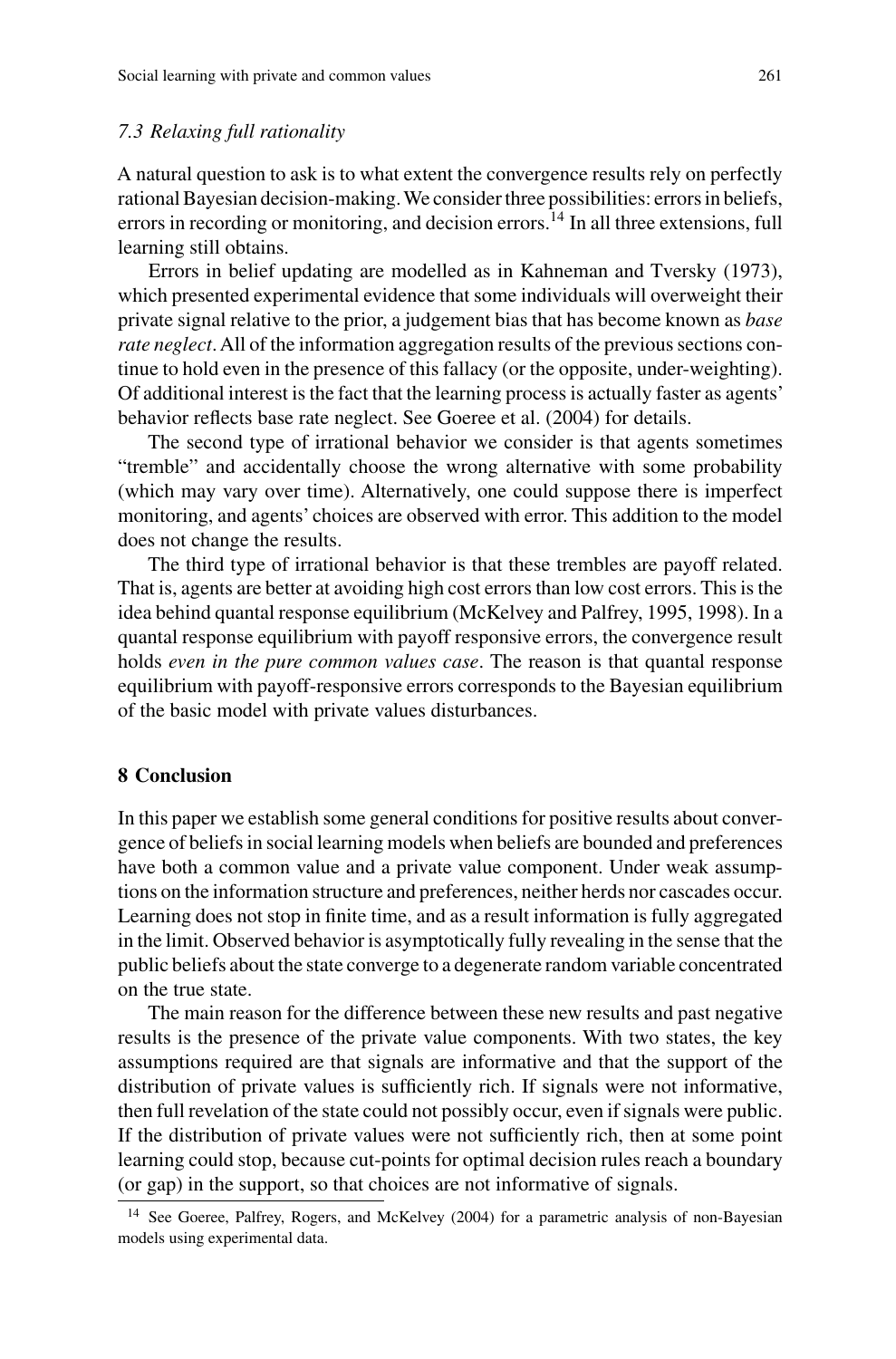With more than two states, it is more complicated. Information aggregation can fail unless the common value payoff matrix satisfies a spanning condition. This condition, called admissibility, is generically satisfied if the number of actions is at least as great as the number of states, but fails otherwise. The example in Section 7.2 shows why this information aggregation failure can arise for inadmissible common value payoffs. We conjecture, however, that a generic version of our main theorem holds even if admissibility is not satisfied, i.e. complete convergence will obtain for almost all prior beliefs.

Intuition suggests that our result could be extended to allow for much more general joint distributions of signals and private values, which could include some positive or negative correlation, provided the joint distribution satisfies an absolute continuity condition.While the actual proof technique we employ does not extend in a direct way to such environments, we conjecture that our limit result will continue to hold quite generally as long as signals are informative, and the distribution of idiosyncratic payoffs satisfies a condition of "observationally full support," i.e. for any action and any set of beliefs there exist private shocks for which that action would be optimal.

### **A Appendix**

*Proof of Lemma 1.* Since elements of Π lie strictly between 0 and 1, the cutpoints  $\bar{v}^t_{a,a'}(s^t|P^t)$  lie strictly between  $-1$  and 1 for all  $a,a' \in A$ . Hence, by Assumption 3, for each  $a \in A$  there is a set  $I(a) \subseteq \text{supp}(f)$  of positive measure such that if  $v_a \in I(a)$  then  $v_a - \bar{v}_{a,a'}^t(s^t|P^t) > 0$  for all  $a' \neq a \in A$ . Hence,  $C_a^t(s^t|P^t) > 0$ . Moreover, the cumulative distribution  $F(\cdot)$  is strictly increasing in all its arguments on  $I(a)$ , so choice probabilities are strictly decreasing in cutpoints.

*Proof of Lemma 2.* The proof is by induction. Recall that  $P_k^1 = P_k^0 > 0$  for all  $k \in \mathcal{K}$ , by assumption. Lemma 1 ensures  $C_a^1(s^1|P^t) > 0$  for all  $a \in \mathcal{A}$  and  $s^1 \in \mathcal{S}$ , so  $T_{ka}^1(P^t) > 0$  for all  $k \in \mathcal{K}$  and  $a \in \mathcal{A}$  and (5.2) yields  $P_k^1(a) > 0$  for all  $k \in \mathcal{K}$ and  $a \in A$ , so  $P_k^2 > 0$  for all  $k \in \mathcal{K}$ . By a similar argument, for  $t > 1$ ,  $P_k^t > 0$  for all  $k \in \mathcal{K}$  implies  $P_k^{t+1} > 0$  for all  $k \in \mathcal{K}$ .  $\Box$ 

*Proof of Lemma 4.* First consider the case  $A > 3$ . Suppose  $\bar{v}_{a,a'}^t(s|P^t)$  $\bar{v}_{a,a'}^t(s'|P^t)$  for some actions  $a \neq a'$  and some signals  $s \neq s'$  (if no such cutpoints exist we are done). Relabel actions such that action a becomes action 1 and action a' becomes action 2. Lemma 1 and  $C_1^t(s|P^t) = C_1^t(s'|P^t)$  together imply that  $\bar{v}_{1,a''}^t(s|P^t) < \bar{v}_{1,a''}^t(s'|P^t)$  for some  $a'' > 2$ . Again relabel actions such that  $a'' = 3$ . So we have:

$$
\bar{v}_{1,2}^t(s|P^t) > \bar{v}_{1,2}^t(s'|P^t), \ \bar{v}_{1,3}^t(s|P^t) < \bar{v}_{1,3}^t(s'|P^t). \tag{A.1}
$$

From this we derive constraints on other cutpoints by an induction argument.

Claim: *If*

$$
\begin{cases} (-1)^{a} \bar{v}_{a,a'}^{t}(s|P^{t}) < (-1)^{a} \bar{v}_{a,a'}^{t}(s'|P^{t}) \\ (-1)^{a} \bar{v}_{a,a+2}^{t}(s|P^{t}) > (-1)^{a} \bar{v}_{a,a+2}^{t}(s'|P^{t}) \end{cases} \text{ for } a < a^{*}, a' \le a+1, a' \ne a
$$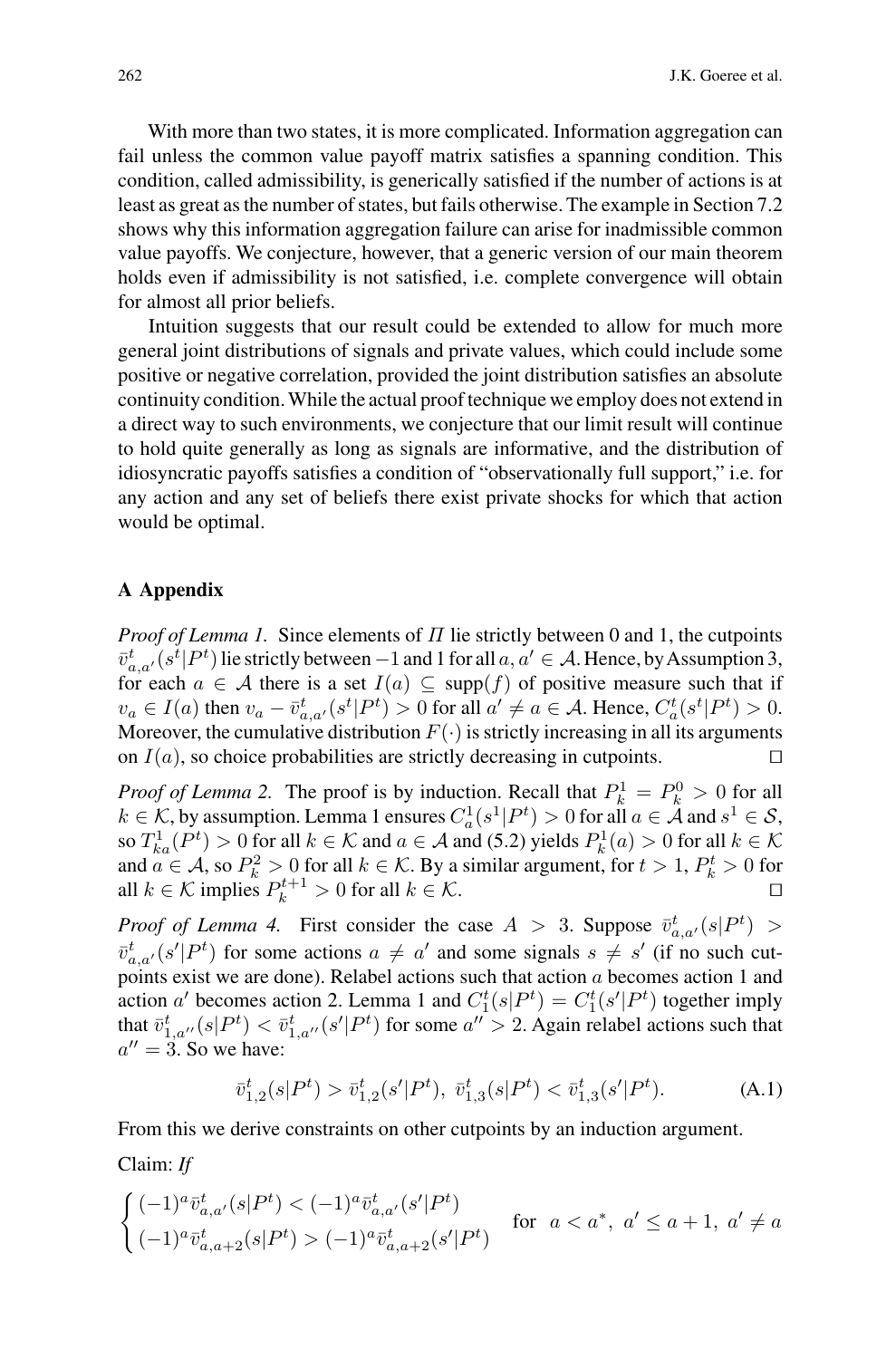# *for*  $2 \le a^* \le A - 2$ *, then:*  $\int (-1)^{a} \bar{v}_{a,a'}^{t}(s|P^{t}) < (-1)^{a} \bar{v}_{a,a'}^{t}(s'|P^{t})$  $(-1)^{a} \bar{v}_{a,a+2}^{t}(s|P^t) > (-1)^{a} \bar{v}_{a,a+2}^{t}(s'|P^t)$ for  $a \leq a^*$ ,  $a' \leq a+1$ ,  $a' \neq a$ (A.2)

*for*  $2 \le a^* \le A - 2$ *.* The result is trivial for  $a < a^*$  so the only cases to consider are  $a = a^*$  and  $a' \le a^* + 1$ ,  $a' \ne a^*$ . To show the result for  $a = a^*$  and  $a' = a^* + 1$  note that

$$
(-1)^{a^*} \bar{v}_{a^*,a^*+1}^{t}(s|P^t) = (-1)^{a^*-1} (\bar{v}_{a^*-1,a^*}^{t}(s|P^t) - \bar{v}_{a^*-1,a^*+1}^{t}(s|P^t))
$$
  

$$
< (-1)^{a^*-1} (\bar{v}_{a^*-1,a^*}^{t}(s'|P^t) - \bar{v}_{a^*-1,a^*+1}^{t}(s'|P^t))
$$
  

$$
= (-1)^{a^*} \bar{v}_{a^*,a^*+1}^{t}(s'|P^t),
$$
 (A.3)

where the inequality follows from the induction hypothesis. For  $a = a^*$  and  $a' = a$  $a^* - 1$ 

$$
(-1)^{a^*} \bar{v}_{a^*,a^*-1}^t(s|P^t) = (-1)^{a^*-1} \bar{v}_{a^*-1,a^*}^t(s|P^t)
$$
  

$$
< (-1)^{a^*-1} \bar{v}_{a^*-1,a^*}^t(s'|P^t)
$$
  

$$
= (-1)^{a^*} \bar{v}_{a^*,a^*-1}^t(s'|P^t).
$$
 (A.4)

Finally, the proof for  $a = a^*$  and  $a' < a^* - 1$  follows since

$$
(-1)^{a^*} \bar{v}_{a^*,a'}^t(s|P^t) = (-1)^{a^*-2} (\bar{v}_{a^*-2,a'}^t(s|P^t) - \bar{v}_{a^*-2,a^*}^t(s|P^t))
$$
  

$$
< (-1)^{a^*-2} (\bar{v}_{a^*-2,a'}^t(s'|P^t) - \bar{v}_{a^*-2,a^*}^t(s'|P^t))
$$
  

$$
= (-1)^{a^*} \bar{v}_{a^*,a'}^t(s'|P^t).
$$
 (A.5)

This proves the top line of (A.2). Lemma 1 together with  $C_{a^*}^t(s|P^t) = C_{a^*}^t(s'|P^t)$ then implies  $(-1)^{a^*} \bar{v}^t_{a^*,a''}(s|P^t) > (-1)^{a^*} \bar{v}^t_{a^*,a''}(s'|P^t)$  for some  $a'' > a^* + 1$ . We can relabel states such that  $a'' = a^* + 2$ , which proves the bottom line of (A.2), thus verifying the claim.

Inequalities (A.1) together with the claim imply that (A.2) holds for all  $2 \le$  $a^* \leq A - 2$ . Furthermore, by repeating steps (A.3), (A.4), and (A.5) for the case  $a^* = A - 1$  we can conclude:

$$
(-1)^{A-1}\bar{v}_{A-1,a}^t(s|P^t) < (-1)^{A-1}\bar{v}_{A-1,a}^t(s'|P^t) \text{ for } a \le A, \ a \ne A-1.
$$
\n(A.6)

Before finishing the proof of the claim we extend  $(A.6)$  to the cases  $A = 2$  and  $A = 3$ . For  $A = 2$ , condition (A.6) simply states that the single cut-point  $\bar{v}_{1,2}^t$  differs for the two possible signals. For  $A = 3$ , condition (A.6) can be derived from (A.1). Recall that  $\overline{v}_{2,1}^t(s|P^t) = -\overline{v}_{1,2}^t(s|P^t)$  and  $\overline{v}_{2,3}^t(s|P^t) = \overline{v}_{2,1}^t(s|P^t) + \overline{v}_{1,3}^t(s|P^t)$ for all signals s, so (A.1) implies  $\overline{v}_{2,1}^t(s|P^{\overline{t}}) < \overline{v}_{1,2}^t(s'|P^{\overline{t}})$  and  $\overline{v}_{2,3}^t(s|P^{\overline{t}})$  <  $\overline{v}_{2,3}^t(s'|P^t)$ . Hence (A.6) holds for all  $A \geq 2$ .